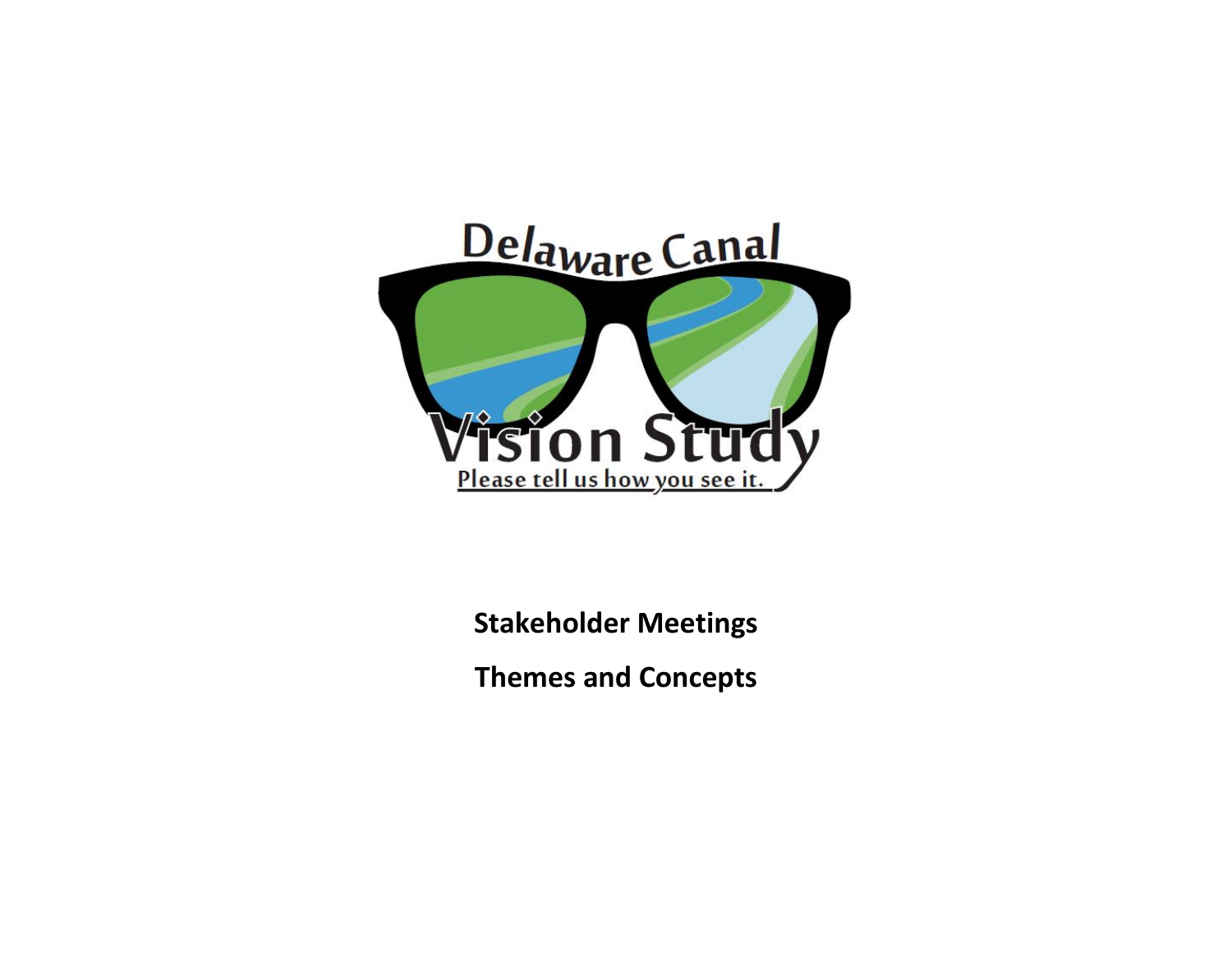| <b>Meetings</b>       |                                                                                                                                                                                                                                                                                                                                                                                                                                                                                                                                                                                                                                                    |                                                                                                                                                                                                                                                                                                                                                                                                                                                                                  |                                                                                                                                                                                                                                                                         |                                                                                                                                                                                                                                                                                                                                                                                                                                                                                                                                                       |            |  |
|-----------------------|----------------------------------------------------------------------------------------------------------------------------------------------------------------------------------------------------------------------------------------------------------------------------------------------------------------------------------------------------------------------------------------------------------------------------------------------------------------------------------------------------------------------------------------------------------------------------------------------------------------------------------------------------|----------------------------------------------------------------------------------------------------------------------------------------------------------------------------------------------------------------------------------------------------------------------------------------------------------------------------------------------------------------------------------------------------------------------------------------------------------------------------------|-------------------------------------------------------------------------------------------------------------------------------------------------------------------------------------------------------------------------------------------------------------------------|-------------------------------------------------------------------------------------------------------------------------------------------------------------------------------------------------------------------------------------------------------------------------------------------------------------------------------------------------------------------------------------------------------------------------------------------------------------------------------------------------------------------------------------------------------|------------|--|
|                       |                                                                                                                                                                                                                                                                                                                                                                                                                                                                                                                                                                                                                                                    |                                                                                                                                                                                                                                                                                                                                                                                                                                                                                  |                                                                                                                                                                                                                                                                         | 13-Oct                                                                                                                                                                                                                                                                                                                                                                                                                                                                                                                                                |            |  |
| Heritage and Cultural | Environmental                                                                                                                                                                                                                                                                                                                                                                                                                                                                                                                                                                                                                                      |                                                                                                                                                                                                                                                                                                                                                                                                                                                                                  |                                                                                                                                                                                                                                                                         | Gov, Muni and Admin                                                                                                                                                                                                                                                                                                                                                                                                                                                                                                                                   | Recreation |  |
|                       |                                                                                                                                                                                                                                                                                                                                                                                                                                                                                                                                                                                                                                                    |                                                                                                                                                                                                                                                                                                                                                                                                                                                                                  |                                                                                                                                                                                                                                                                         |                                                                                                                                                                                                                                                                                                                                                                                                                                                                                                                                                       |            |  |
|                       |                                                                                                                                                                                                                                                                                                                                                                                                                                                                                                                                                                                                                                                    |                                                                                                                                                                                                                                                                                                                                                                                                                                                                                  |                                                                                                                                                                                                                                                                         |                                                                                                                                                                                                                                                                                                                                                                                                                                                                                                                                                       |            |  |
|                       | Need for water<br>Temporary pumps:<br>-Clay liner dries up.<br>-Keep water in Canal<br>while it is being<br>maintained.<br><b>Augmentation pumps</b><br>Morrisville / CSX<br>-Is there an opportunity to<br>use DEP or flood control<br>tools / funds to get water<br>back?<br>in lower Canal<br><b>River walls:</b><br>-ACOE/DCNR doing study<br>to GPS map river walls.<br>the survey.<br>-Next step is to do a boat<br>survey from the river<br>when leaves fall.<br>Opportunity for culvert<br>dams to bring in water<br>Easier way to get from<br>Point A-B?<br>Water Loop system?<br>We are all part of one unit,<br>like branches on a tree | Opportunities:<br>Micro-hydropower - To help<br>offset pumping cost<br>Revenue generation<br>How to navigate landmark<br>status?<br>Obvious asset is water -<br>-Mule ride in New Hope ties<br>history.<br>-Region intrinsically tied by<br>river.<br>-Environment beauty that<br>Canal traverses.<br>Study to remove the dam<br>which would take the water<br>away<br>How do we maintain water<br>and ecological importance?<br>Hugh Moore Park-National<br><b>Canal Museum</b> | Can it be more than just the<br>barge?<br>-New Hope, Yardley-Canal<br>offers alternative beyond<br>downtown<br>-When you get people on the<br>canal, they see green, quiet,<br>peaceful<br>Wing dam in Point Pleasant<br>raises pool to bring water to<br>the D&R Canal | Aquetong Watershed<br>Association might deal with<br>Pidcock, Primrose is also big<br>Park service did publication on<br>Canal:<br>Step by step guide on how to<br>prevent private yards from going<br>into Canal.<br>- Streamside buffer publication.<br>This was very popular.<br>This publication can tie into<br>stormwater recommendations.<br>- Also contributed toward<br>continue outreach to<br>municipalities.<br>- Many property owners were<br>aware encroachment could have<br>an effect on the Canal.<br>Easton is on board to keep dam |            |  |
|                       |                                                                                                                                                                                                                                                                                                                                                                                                                                                                                                                                                                                                                                                    | 15-Sep                                                                                                                                                                                                                                                                                                                                                                                                                                                                           | -This might help get water<br>-Currently in the middle of                                                                                                                                                                                                               | 22-Sep<br><b>Business and Tourism</b>                                                                                                                                                                                                                                                                                                                                                                                                                                                                                                                 |            |  |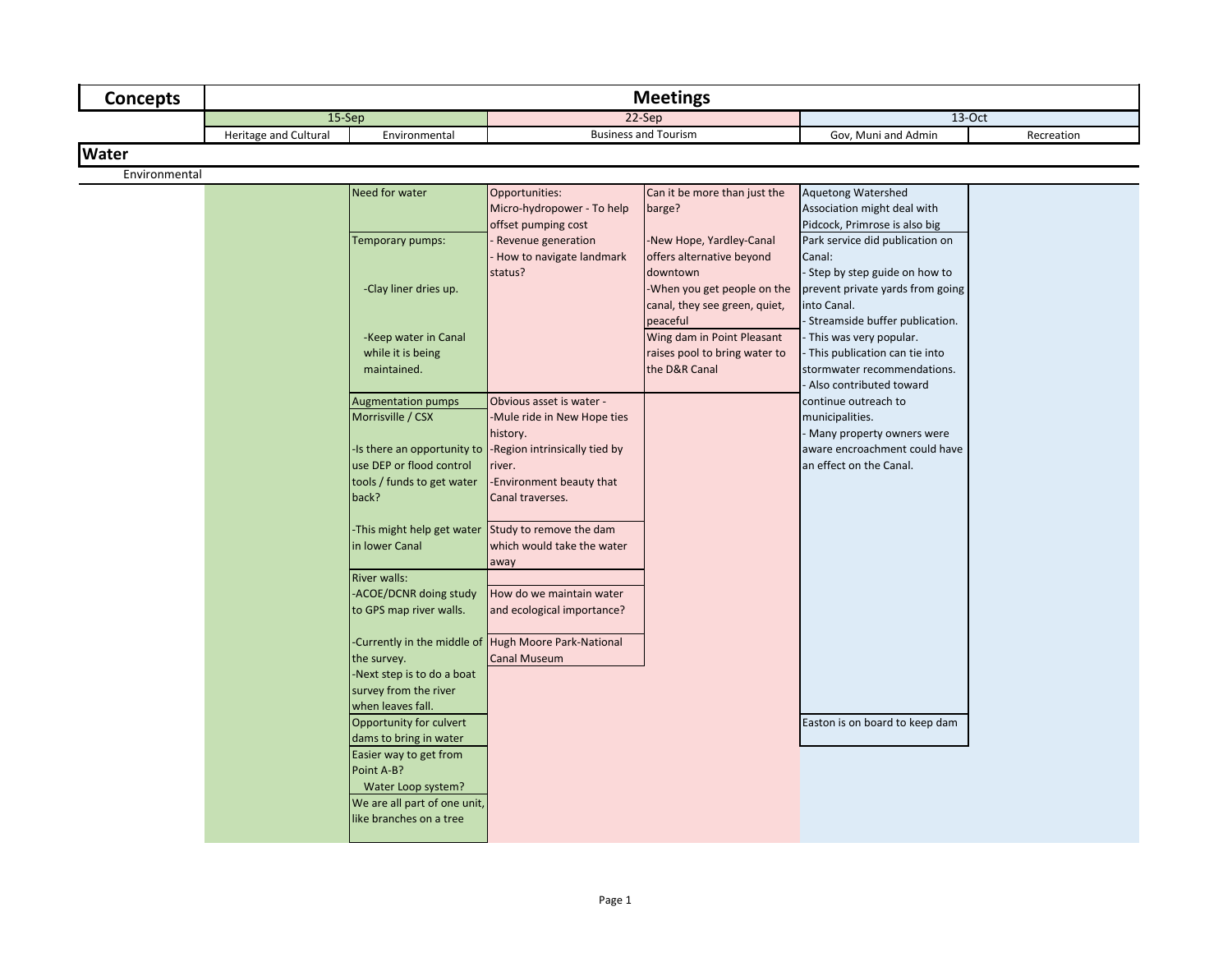| <b>Concepts</b> | <b>Meetings</b>       |                                                     |                             |                     |            |  |  |
|-----------------|-----------------------|-----------------------------------------------------|-----------------------------|---------------------|------------|--|--|
|                 |                       | 15-Sep                                              | 22-Sep                      | $13-Oct$            |            |  |  |
|                 | Heritage and Cultural | Environmental                                       | <b>Business and Tourism</b> | Gov, Muni and Admin | Recreation |  |  |
|                 |                       | Water as a habitat (fish,                           |                             |                     |            |  |  |
|                 |                       | frogs, turtle)                                      |                             |                     |            |  |  |
|                 |                       | Baseline testing for water                          |                             |                     |            |  |  |
|                 |                       | and soil quality:                                   |                             |                     |            |  |  |
|                 |                       | - DCNR notes one for                                |                             |                     |            |  |  |
|                 |                       | water quality has not been                          |                             |                     |            |  |  |
|                 |                       | done.                                               |                             |                     |            |  |  |
|                 |                       | - A lot of source ways have                         |                             |                     |            |  |  |
|                 |                       | been monitored.<br><b>Pidcock Creek contributes</b> |                             |                     |            |  |  |
|                 |                       | directly to Canal.                                  |                             |                     |            |  |  |
|                 |                       |                                                     |                             |                     |            |  |  |
|                 |                       |                                                     |                             |                     |            |  |  |
|                 |                       |                                                     |                             |                     |            |  |  |
|                 |                       |                                                     |                             |                     |            |  |  |
|                 |                       | Soil Quality                                        |                             |                     |            |  |  |
|                 |                       | -Done during the 90s                                |                             |                     |            |  |  |
|                 |                       | dredge of the Canal.                                |                             |                     |            |  |  |
|                 |                       | -Report might be                                    |                             |                     |            |  |  |
|                 |                       | available.                                          |                             |                     |            |  |  |
|                 |                       | -Contamination in                                   |                             |                     |            |  |  |
|                 |                       | development areas.                                  |                             |                     |            |  |  |
|                 |                       | -Test within prism.                                 |                             |                     |            |  |  |
|                 |                       | -1987 Master Plan<br>named siltation as             |                             |                     |            |  |  |
|                 |                       | prime problem.                                      |                             |                     |            |  |  |
|                 |                       | -\$1 mil per mile to get                            |                             |                     |            |  |  |
|                 |                       | silt out.                                           |                             |                     |            |  |  |
|                 |                       | What are some of the pros                           |                             |                     |            |  |  |
|                 |                       | and cons of water                                   |                             |                     |            |  |  |
|                 |                       | management and how do                               |                             |                     |            |  |  |
|                 |                       | we maintain quality?                                |                             |                     |            |  |  |
|                 |                       |                                                     |                             |                     |            |  |  |
|                 |                       | List of streams                                     |                             |                     |            |  |  |
|                 |                       | We have on map.                                     |                             |                     |            |  |  |
|                 |                       | How do you deal with                                |                             |                     |            |  |  |
|                 |                       | <b>River Road and its</b>                           |                             |                     |            |  |  |
|                 |                       | interaction with the<br>streams and creeks?         |                             |                     |            |  |  |
|                 |                       |                                                     |                             |                     |            |  |  |
|                 |                       | Water quality issues                                |                             |                     |            |  |  |
|                 |                       | Maybe concentrate on                                |                             |                     |            |  |  |
|                 |                       | MS4 and stormwater                                  |                             |                     |            |  |  |
|                 |                       | management.                                         |                             |                     |            |  |  |
|                 |                       | - Target projects                                   |                             |                     |            |  |  |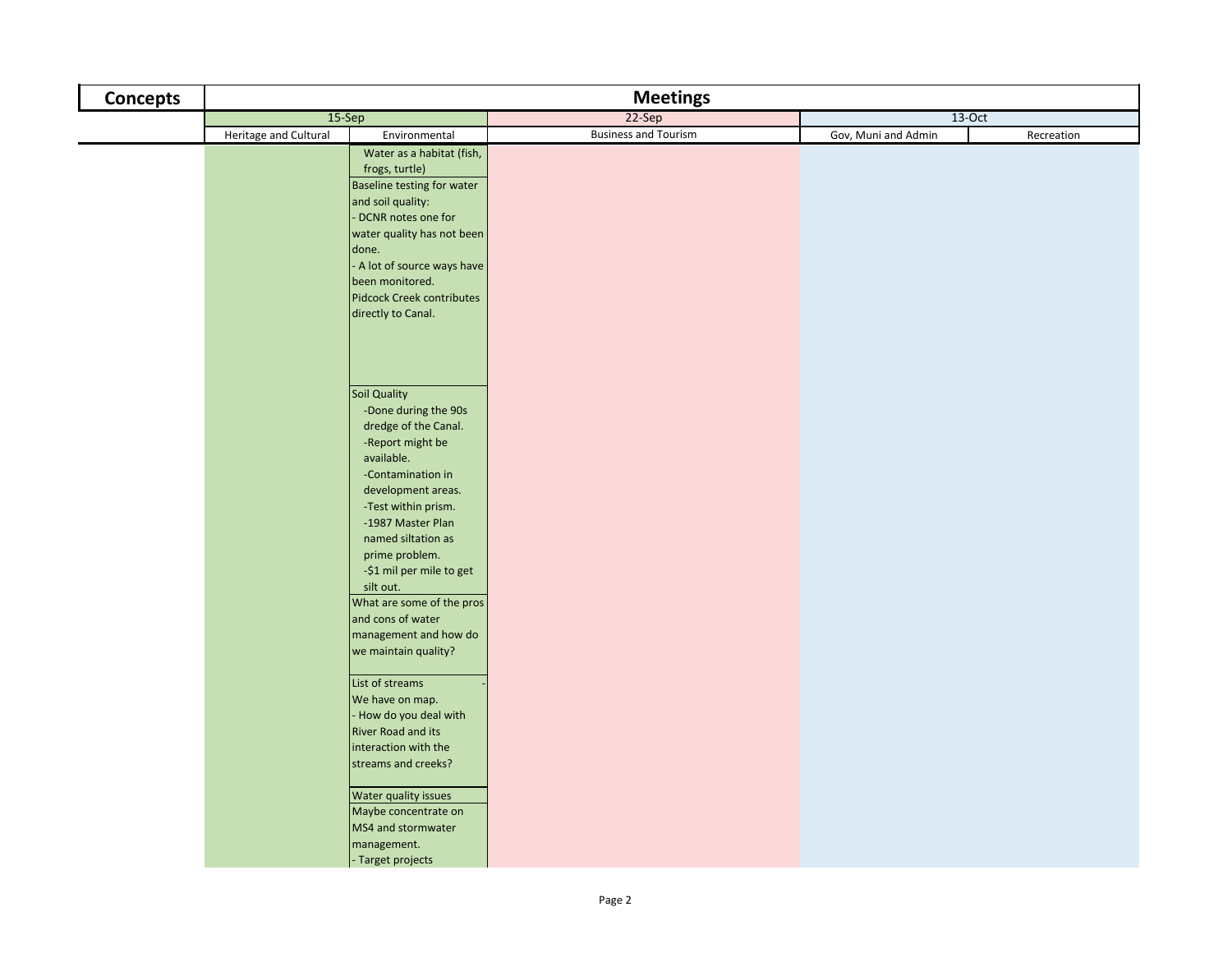| <b>Concepts</b>     |                       | <b>Meetings</b>                          |                                               |                             |                                  |                                  |  |
|---------------------|-----------------------|------------------------------------------|-----------------------------------------------|-----------------------------|----------------------------------|----------------------------------|--|
|                     |                       | 15-Sep                                   |                                               | $22-Sep$                    |                                  | 13-Oct                           |  |
|                     | Heritage and Cultural | Environmental                            |                                               | <b>Business and Tourism</b> | Gov, Muni and Admin              | Recreation                       |  |
|                     |                       | <b>Education focused on</b>              |                                               |                             |                                  |                                  |  |
|                     |                       | certain ideas                            |                                               |                             |                                  |                                  |  |
|                     |                       |                                          |                                               |                             |                                  |                                  |  |
|                     |                       |                                          |                                               |                             |                                  |                                  |  |
| Energy              |                       |                                          |                                               |                             |                                  |                                  |  |
|                     |                       |                                          |                                               |                             |                                  |                                  |  |
| <b>Water Access</b> |                       |                                          |                                               |                             |                                  |                                  |  |
|                     |                       | Tyburn Rd. and RR Spur                   | Canal & Towpath                               | 2 canals offer differences  | Water and how to pay.            | Bridges over the Delaware are    |  |
|                     |                       | This should be done                      | -Towpath for Black Bass                       | -On DC there are lovely     | How to accomplish it in 200 year | used for loops that run on both  |  |
|                     |                       |                                          | Hotel is more important to                    | homes, canal remnants.      | old structure                    | sides of the River               |  |
|                     |                       |                                          | guests                                        | -On D&R you fly along       |                                  | Pennsylvania side:               |  |
|                     |                       | -Water cannot get through                | -They send people to NJ.                      | because its wide.           | What is scope of possibility?    | More beautiful                   |  |
|                     |                       | the small culvert (that is               | -Huge desire for people to                    | -Combo of unique offerings. |                                  | Slower ride                      |  |
|                     |                       | screened).                               | use but these are 2 separate                  |                             |                                  | This is because of the condition |  |
|                     |                       |                                          | entities.                                     |                             |                                  | of the towpath as turf grass     |  |
|                     |                       |                                          | -Fewer kayakers than                          |                             |                                  |                                  |  |
|                     |                       |                                          | joggers and hikers or people                  |                             |                                  |                                  |  |
|                     |                       |                                          | who use Canal.<br>DCNR's interpretive program |                             | DCNR can do culverts and dams.   |                                  |  |
|                     |                       | -Need right amount of<br>water (here and | 25 miles outside of corridor                  |                             | - Maybe not at High Falls.       | New Jersey side<br>Faster        |  |
|                     |                       | throughout Canal).                       |                                               |                             | - Logistics, cost issues.        | Not as scenic                    |  |
|                     |                       | -This is an opportunity to               | Center Bridge and north has                   |                             | Below grade is the problem and   |                                  |  |
|                     |                       | apply stormwater aspects                 | problems with maintaining                     |                             | above grade is okay.             |                                  |  |
|                     |                       | to redesign the Canal and                | constant water levels in the                  |                             |                                  |                                  |  |
|                     |                       | towpath together.                        | Canal                                         |                             |                                  |                                  |  |
|                     |                       |                                          |                                               |                             |                                  |                                  |  |
|                     |                       | -Stormwater funds can                    | -Next step after Vision Study is              |                             |                                  |                                  |  |
|                     |                       | supplement the park                      | a feasibility study, then a                   |                             |                                  |                                  |  |
|                     |                       | budget.                                  | master plan for                               |                             |                                  |                                  |  |
|                     |                       |                                          | implementation                                |                             |                                  |                                  |  |
|                     |                       | Grates need to be taken<br>out.          | -Stormwater management is<br>important        |                             |                                  |                                  |  |
|                     |                       | -Has to be overflow grate,               | -City of Philadelphia charges                 |                             |                                  |                                  |  |
|                     |                       | same as Yardley.                         | fees for stormwater                           |                             |                                  |                                  |  |
|                     |                       |                                          | management                                    |                             |                                  |                                  |  |
|                     |                       | -Municipalities are                      | Various watersheds feed the                   |                             |                                  |                                  |  |
|                     |                       | interested.                              | Canal                                         |                             |                                  |                                  |  |
|                     |                       | <b>Silver Creek</b>                      |                                               |                             |                                  |                                  |  |
|                     |                       | -DEP identified some                     |                                               |                             |                                  |                                  |  |
|                     |                       | options for using                        |                                               |                             |                                  |                                  |  |
|                     |                       | supplemental water                       |                                               |                             |                                  |                                  |  |
|                     |                       | Assessment done in                       |                                               |                             |                                  |                                  |  |
|                     |                       | 1950s, culverts put in                   |                                               |                             |                                  |                                  |  |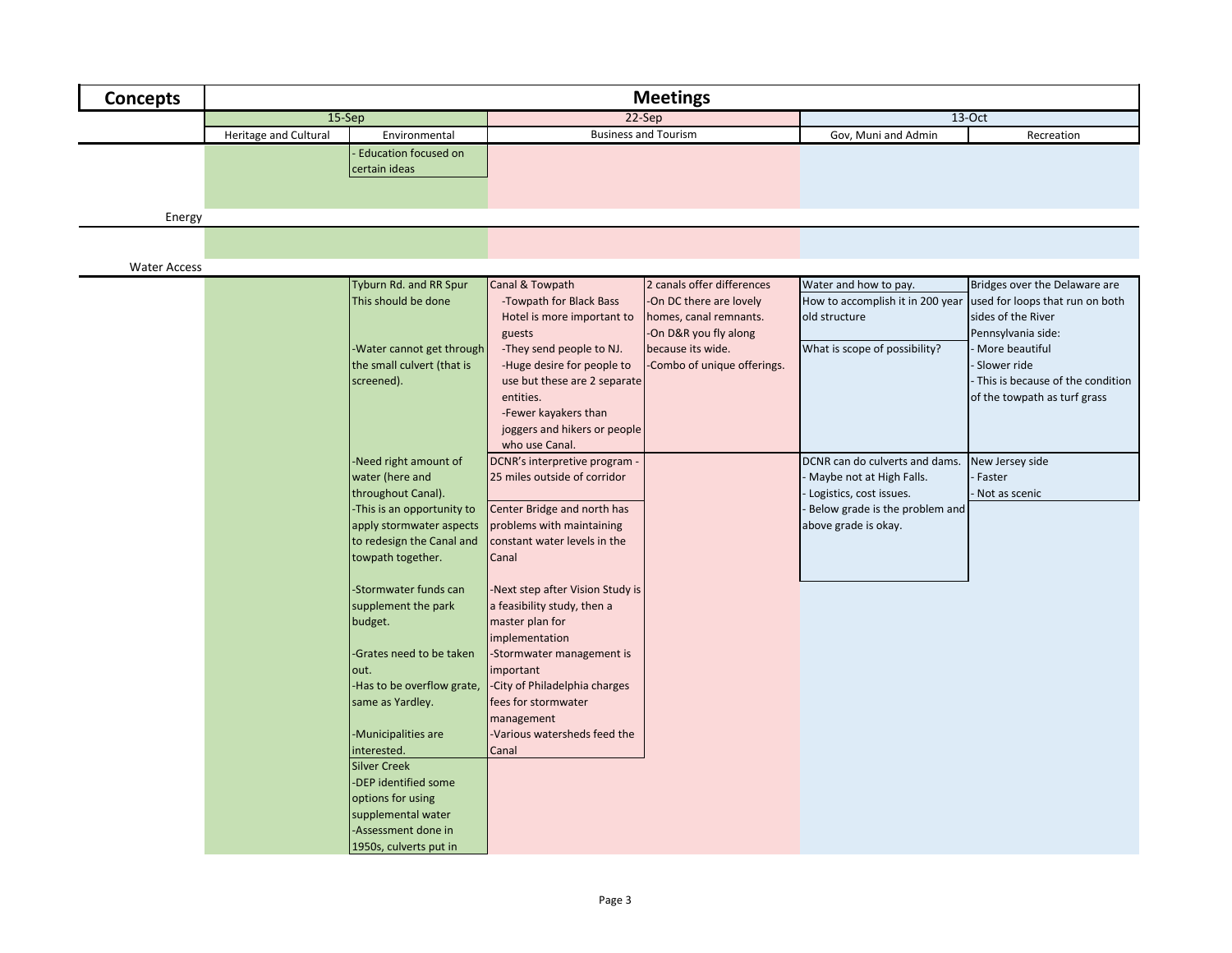| <b>Concepts</b> | <b>Meetings</b>       |                                      |                             |                     |            |  |  |
|-----------------|-----------------------|--------------------------------------|-----------------------------|---------------------|------------|--|--|
|                 |                       | 15-Sep                               | $22-Sep$                    | 13-Oct              |            |  |  |
|                 | Heritage and Cultural | Environmental                        | <b>Business and Tourism</b> | Gov, Muni and Admin | Recreation |  |  |
|                 |                       | Augmentation pumps:                  |                             |                     |            |  |  |
|                 |                       | -Centre Bridge-to maintain           |                             |                     |            |  |  |
|                 |                       | boats in New Hope.                   |                             |                     |            |  |  |
|                 |                       |                                      |                             |                     |            |  |  |
|                 |                       | -Pump at Durham-kept                 |                             |                     |            |  |  |
|                 |                       | water to Indian Rock,                |                             |                     |            |  |  |
|                 |                       | blocked by High Falls.               |                             |                     |            |  |  |
|                 |                       | -Augmentation committee-             |                             |                     |            |  |  |
|                 |                       | one at Golden Pheasant.              |                             |                     |            |  |  |
|                 |                       | -New Hope-larger pump                |                             |                     |            |  |  |
|                 |                       | for south.                           |                             |                     |            |  |  |
|                 |                       | Problems if river level              |                             |                     |            |  |  |
|                 |                       | drops.                               |                             |                     |            |  |  |
|                 |                       | Point Pleasant pumping               |                             |                     |            |  |  |
|                 |                       | station:                             |                             |                     |            |  |  |
|                 |                       | -If water can go into the            |                             |                     |            |  |  |
|                 |                       | Canal, have to work with             |                             |                     |            |  |  |
|                 |                       | DRBC when pumping it out             |                             |                     |            |  |  |
|                 |                       | from the river.                      |                             |                     |            |  |  |
|                 |                       |                                      |                             |                     |            |  |  |
|                 |                       | -Assumed Canal is a                  |                             |                     |            |  |  |
|                 |                       | grandfathered use.                   |                             |                     |            |  |  |
|                 |                       | -Existing verbiage to use            |                             |                     |            |  |  |
|                 |                       | water but DRBC wants                 |                             |                     |            |  |  |
|                 |                       | dockets (permits).                   |                             |                     |            |  |  |
|                 |                       | -Costs money to run                  |                             |                     |            |  |  |
|                 |                       | pumps.<br>-Private groups pay for    |                             |                     |            |  |  |
|                 |                       | New Hope pump.                       |                             |                     |            |  |  |
|                 |                       | Possible to use High Falls           |                             |                     |            |  |  |
|                 |                       | delta as source.                     |                             |                     |            |  |  |
|                 |                       | -Pump from Delaware                  |                             |                     |            |  |  |
|                 |                       | River into are of High Falls.        |                             |                     |            |  |  |
|                 |                       |                                      |                             |                     |            |  |  |
|                 |                       | -DCNR doesn't have pump              |                             |                     |            |  |  |
|                 |                       | here.                                |                             |                     |            |  |  |
|                 |                       | Durham has dedicated                 |                             |                     |            |  |  |
|                 |                       | shed.                                |                             |                     |            |  |  |
|                 |                       | Timeframe for High Falls             |                             |                     |            |  |  |
|                 |                       | culvert:                             |                             |                     |            |  |  |
|                 |                       | -Initial thought was a quick<br>fix. |                             |                     |            |  |  |
|                 |                       | -Contractor had different            |                             |                     |            |  |  |
|                 |                       | alternatives.                        |                             |                     |            |  |  |
|                 |                       |                                      |                             |                     |            |  |  |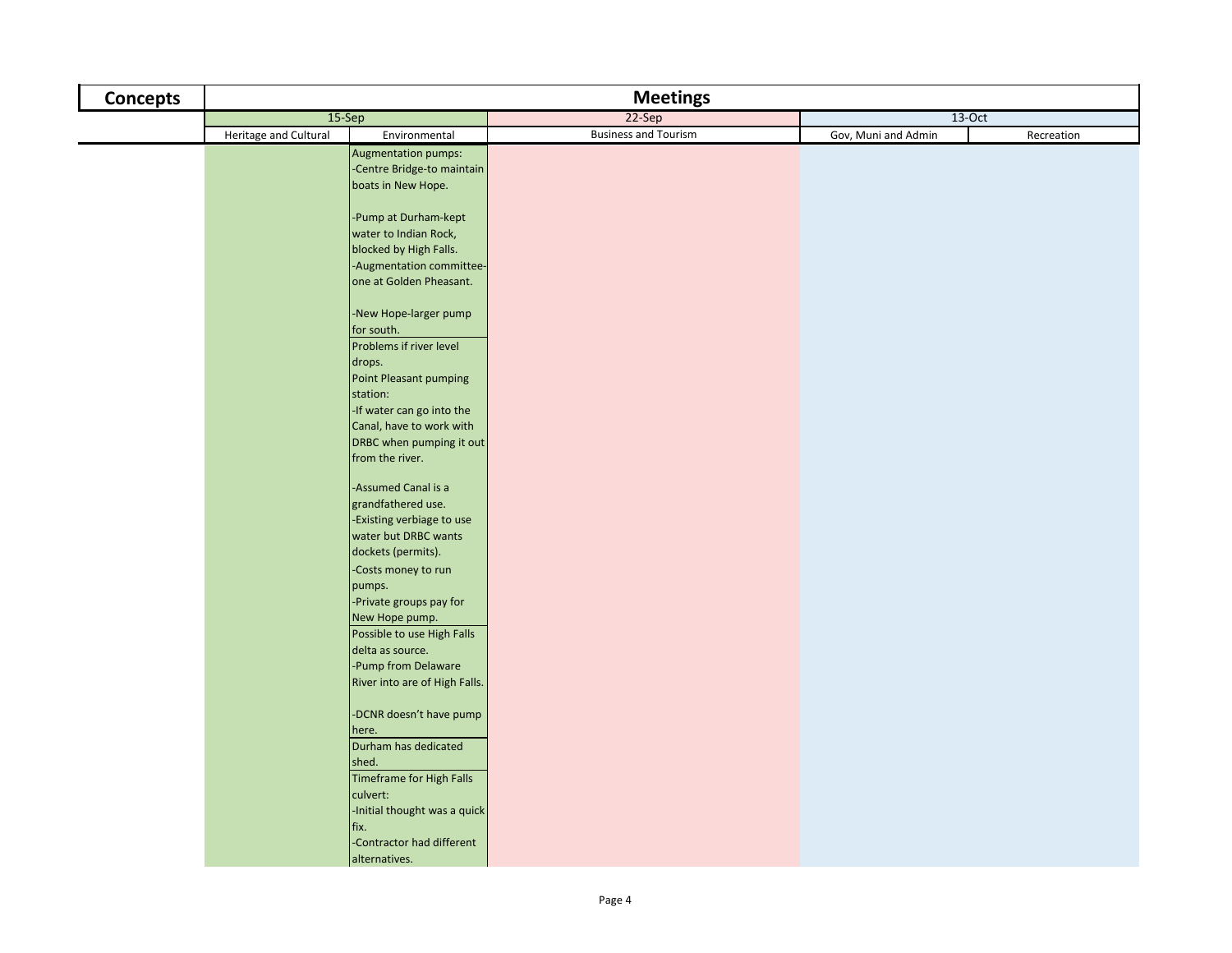| <b>Concepts</b> | <b>Meetings</b>       |                                |                             |                     |            |  |  |
|-----------------|-----------------------|--------------------------------|-----------------------------|---------------------|------------|--|--|
|                 |                       | 15-Sep                         | 22-Sep                      | $13-Oct$            |            |  |  |
|                 | Heritage and Cultural | Environmental                  | <b>Business and Tourism</b> | Gov, Muni and Admin | Recreation |  |  |
|                 |                       | -3-6 week lead time to         |                             |                     |            |  |  |
|                 |                       | order materials.               |                             |                     |            |  |  |
|                 |                       | -Optimistic could be           |                             |                     |            |  |  |
|                 |                       | finished by year's end.        |                             |                     |            |  |  |
|                 |                       | -6 month-1 year possible       |                             |                     |            |  |  |
|                 |                       | scenario.                      |                             |                     |            |  |  |
|                 |                       | Portable generator would       |                             |                     |            |  |  |
|                 |                       | be expensive.                  |                             |                     |            |  |  |
|                 |                       | We need to give DCNR a         |                             |                     |            |  |  |
|                 |                       | budget.                        |                             |                     |            |  |  |
|                 |                       | -What size pump?<br>Generator? |                             |                     |            |  |  |
|                 |                       | -In Vision Study-we say we     |                             |                     |            |  |  |
|                 |                       | need to identify these         |                             |                     |            |  |  |
|                 |                       | costs.                         |                             |                     |            |  |  |
|                 |                       | -Easy part is getting the      |                             |                     |            |  |  |
|                 |                       | numbers.                       |                             |                     |            |  |  |
|                 |                       | Put these issues into a        |                             |                     |            |  |  |
|                 |                       | long-term plan or stop-        |                             |                     |            |  |  |
|                 |                       | gap.                           |                             |                     |            |  |  |
|                 |                       | FODC/DC21 are working          |                             |                     |            |  |  |
|                 |                       | with DCNR for                  |                             |                     |            |  |  |
|                 |                       | augmentation.                  |                             |                     |            |  |  |
|                 |                       | -Legal authority to pump       |                             |                     |            |  |  |
|                 |                       | out water.                     |                             |                     |            |  |  |
|                 |                       | -How do we bring in other      |                             |                     |            |  |  |
|                 |                       | partners to help fund?         |                             |                     |            |  |  |
|                 |                       |                                |                             |                     |            |  |  |
|                 |                       | Threats:                       |                             |                     |            |  |  |
|                 |                       | Climate Change-Maybe 50        |                             |                     |            |  |  |
|                 |                       | year flood is now 10 year      |                             |                     |            |  |  |
|                 |                       | flood?                         |                             |                     |            |  |  |
|                 |                       | -Philadelphia Water            |                             |                     |            |  |  |
|                 |                       | Department (PWD) is            |                             |                     |            |  |  |
|                 |                       | working at climate             |                             |                     |            |  |  |
|                 |                       | change impacts.                |                             |                     |            |  |  |
|                 |                       | -Camden is working at          |                             |                     |            |  |  |
|                 |                       | it.                            |                             |                     |            |  |  |
|                 |                       | -Try to serve local            |                             |                     |            |  |  |
|                 |                       | population when water          |                             |                     |            |  |  |
|                 |                       | is siphoned in upper           |                             |                     |            |  |  |
|                 |                       | Delaware for NYC use.          |                             |                     |            |  |  |
|                 |                       |                                |                             |                     |            |  |  |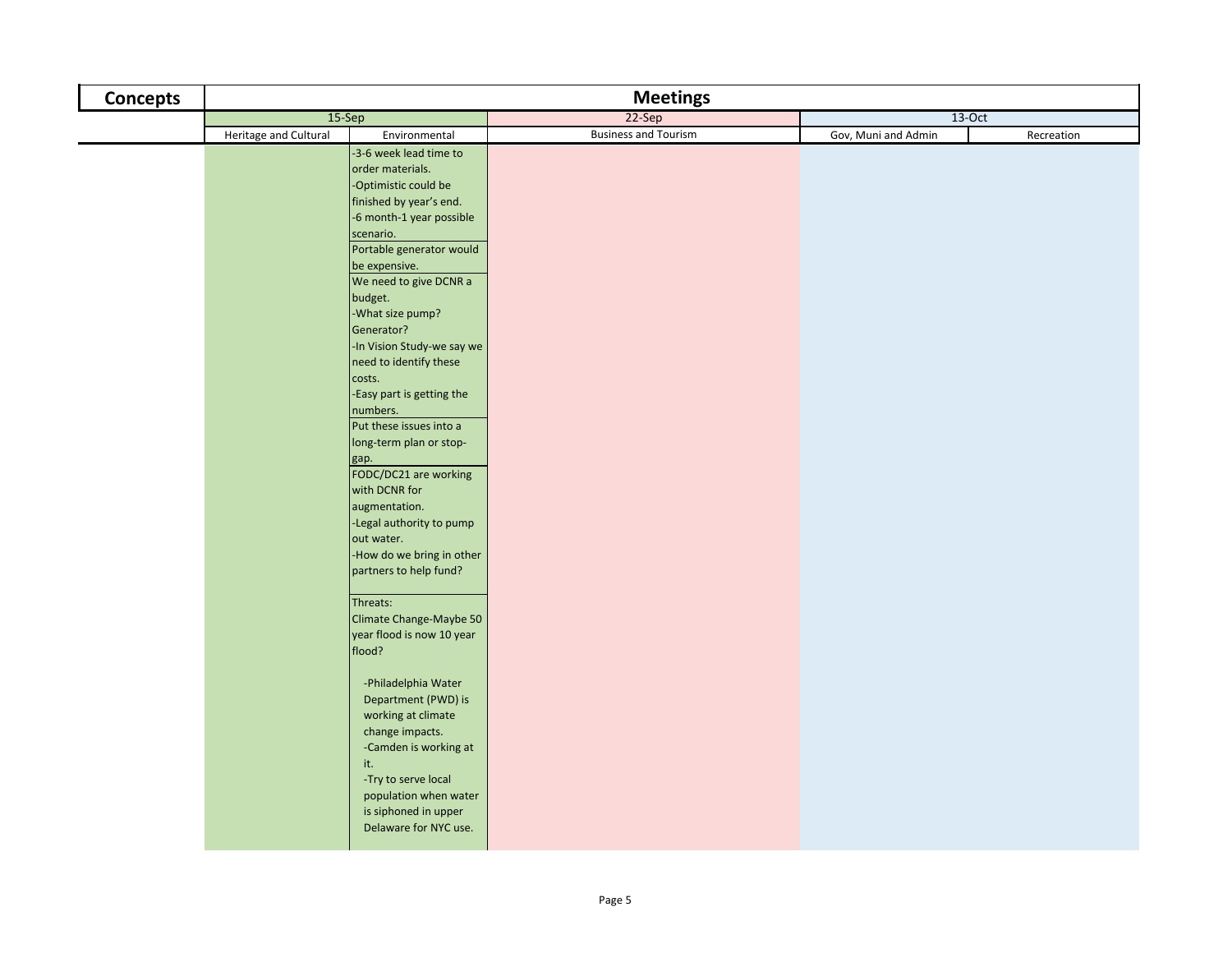| <b>Concepts</b>         | <b>Meetings</b>                                                                                                                                                                            |                                                                                                                                                                                                                                                                               |                                                                                                                                                                                                                                                                                       |                             |                     |                                                                                                                                                      |
|-------------------------|--------------------------------------------------------------------------------------------------------------------------------------------------------------------------------------------|-------------------------------------------------------------------------------------------------------------------------------------------------------------------------------------------------------------------------------------------------------------------------------|---------------------------------------------------------------------------------------------------------------------------------------------------------------------------------------------------------------------------------------------------------------------------------------|-----------------------------|---------------------|------------------------------------------------------------------------------------------------------------------------------------------------------|
|                         | $15-Sep$                                                                                                                                                                                   |                                                                                                                                                                                                                                                                               |                                                                                                                                                                                                                                                                                       | $22-Sep$                    |                     | $13-Oct$                                                                                                                                             |
|                         | Heritage and Cultural                                                                                                                                                                      | Environmental                                                                                                                                                                                                                                                                 |                                                                                                                                                                                                                                                                                       | <b>Business and Tourism</b> | Gov, Muni and Admin | Recreation                                                                                                                                           |
|                         |                                                                                                                                                                                            | -Sea level rise will be<br>tidally affected at<br>Morrisville.<br>-Climate change will<br>affect our watershed.<br>-Flooding/stormwater<br>management as a tool.                                                                                                              |                                                                                                                                                                                                                                                                                       |                             |                     |                                                                                                                                                      |
|                         |                                                                                                                                                                                            |                                                                                                                                                                                                                                                                               |                                                                                                                                                                                                                                                                                       |                             |                     |                                                                                                                                                      |
| <b>Alternative Uses</b> |                                                                                                                                                                                            |                                                                                                                                                                                                                                                                               |                                                                                                                                                                                                                                                                                       |                             |                     |                                                                                                                                                      |
|                         | Water is character defining<br>(#1)<br>Landmark designation -<br>describes specific things<br>Still capable of displaying<br>historic nature<br>Water supply is significant<br>to landmark | Watershed landscape:<br>-Streams from upland,<br>river islands, Nockamixon<br>Cliffs.<br>-Linkage between islands<br>and Canal stewardship.<br>-River water is also Canal<br>water.<br>-Certain areas where you<br>can walk across to the<br>river islands.<br>-Access Canal. | Also allows migration                                                                                                                                                                                                                                                                 |                             |                     |                                                                                                                                                      |
| Floods                  |                                                                                                                                                                                            |                                                                                                                                                                                                                                                                               |                                                                                                                                                                                                                                                                                       |                             |                     |                                                                                                                                                      |
|                         |                                                                                                                                                                                            | is causing runoff<br>Canal was supposed to be<br>flooded when River<br>flooded<br>Technical issues like<br>flooding<br>Floods:<br>-3 in a row 2004,5,6                                                                                                                        | Development above Canal 3 floods, then turf was put in<br>along with gabion baskets.<br>-DCNR Changed the way the<br>Canal operated during the<br>flood.<br>-Keep wastegates closed to<br>keep water in the Canal so<br>river flows over.<br>-Stretch to Mountainside was<br>impacted |                             |                     | The Canal is built up with dirt in<br>Yardley<br>-Some complaints about mud<br>-Generally seen as a good thing<br>-Has led to a decrease in flooding |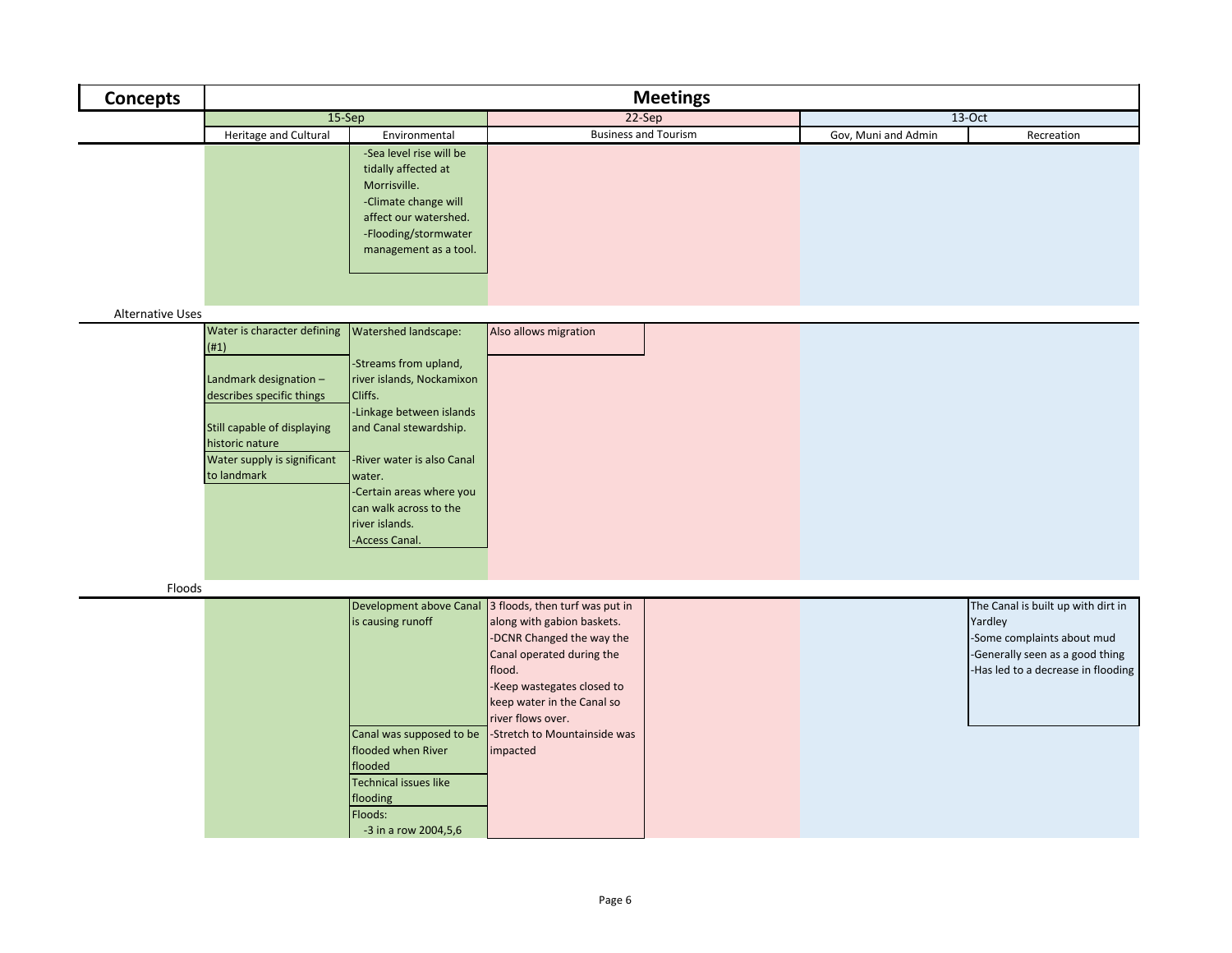| <b>Concepts</b>          | <b>Meetings</b>       |                        |                                 |                     |            |  |  |  |
|--------------------------|-----------------------|------------------------|---------------------------------|---------------------|------------|--|--|--|
|                          | $15-Sep$              |                        | 22-Sep                          | 13-Oct              |            |  |  |  |
|                          | Heritage and Cultural | Environmental          | <b>Business and Tourism</b>     | Gov, Muni and Admin | Recreation |  |  |  |
|                          |                       | -Pre-empt and be ready | \$30 million to repair after    |                     |            |  |  |  |
|                          |                       | with repair response   | floods, then 3 other floods:    |                     |            |  |  |  |
|                          |                       |                        | $-2011$ , Irene, Lee.           |                     |            |  |  |  |
|                          |                       |                        | -Some different techniques      |                     |            |  |  |  |
|                          |                       |                        | helped and stabilized turf      |                     |            |  |  |  |
|                          |                       |                        | was still there.                |                     |            |  |  |  |
|                          |                       |                        |                                 |                     |            |  |  |  |
|                          |                       |                        | -Grassy areas had erosion.      |                     |            |  |  |  |
|                          |                       |                        |                                 |                     |            |  |  |  |
|                          |                       |                        | Spent approximately \$37        |                     |            |  |  |  |
|                          |                       |                        | million in flood repairs in the |                     |            |  |  |  |
|                          |                       |                        | past 10 years                   |                     |            |  |  |  |
|                          |                       |                        |                                 |                     |            |  |  |  |
|                          |                       |                        |                                 |                     |            |  |  |  |
| <b>Connections &amp;</b> |                       |                        |                                 |                     |            |  |  |  |
| <b>Community</b>         |                       |                        |                                 |                     |            |  |  |  |

| ET SI               |                                                       |                                                                                                              |                                                                                                          |                                                                                                             |                                                                                                                                                                                                                         |                                                                                                                                                                              |
|---------------------|-------------------------------------------------------|--------------------------------------------------------------------------------------------------------------|----------------------------------------------------------------------------------------------------------|-------------------------------------------------------------------------------------------------------------|-------------------------------------------------------------------------------------------------------------------------------------------------------------------------------------------------------------------------|------------------------------------------------------------------------------------------------------------------------------------------------------------------------------|
|                     |                                                       | The stakeholder group has a Environmental issue, like<br>strong familiarity with Canal service for restrooms | Some residents chose their<br>homes because of Canal.<br>- Hope to fish in the Canal<br>right from home. | <b>DCNR Study:</b><br>Use of Canal<br>1 million visits per year<br>Counts every visit                       | Importance of Canal as<br>Landmark - Would take a<br>Congressional act to update it                                                                                                                                     | Turf grass is hard to hike and bike                                                                                                                                          |
| Facebook, FODC      | Some stakeholders heard<br>about Vision Study through |                                                                                                              | They go to the river hoping<br>water comes into the Canal<br>soon.                                       | Level of use                                                                                                | Canal underneath Turnpike<br>bridge                                                                                                                                                                                     | Pets - No place to trash dog<br>waste                                                                                                                                        |
| worked well<br>play | 100 years in operation-<br>-Basic principals were in  |                                                                                                              | New Hope provides services<br>people look for                                                            | Big gap in spending for day<br>trippers and over-nighters<br>Easton downtown is<br>disconnected from trails | -This section is not part of the<br>National Landmark.<br>-Landmark designation came<br>after Turnpike was built.                                                                                                       | Currently waste is handled as<br>carry in/out<br>New recreation areas have cans                                                                                              |
|                     | -Can be successful again                              |                                                                                                              |                                                                                                          |                                                                                                             | -Opportunity to move Canal<br>away from Turnpike bridge<br>piers.                                                                                                                                                       | Dog waste is a problem-people<br>have left it in plastic bags                                                                                                                |
|                     |                                                       |                                                                                                              |                                                                                                          |                                                                                                             | Back in January, GLCC broadened<br>base of coverage to become<br><b>GLNHCC</b><br>-Something special, connecting<br>via bridge<br>$-300$<br>members in GLNHCC<br>There is an interest in<br>establishing a facilitator: | Park map:<br>-DCNR website lists restrooms.<br>-Maybe have a "one stop shop"<br>map showing all amenities on the<br>municipality websites.<br>-Interactive map would be nice |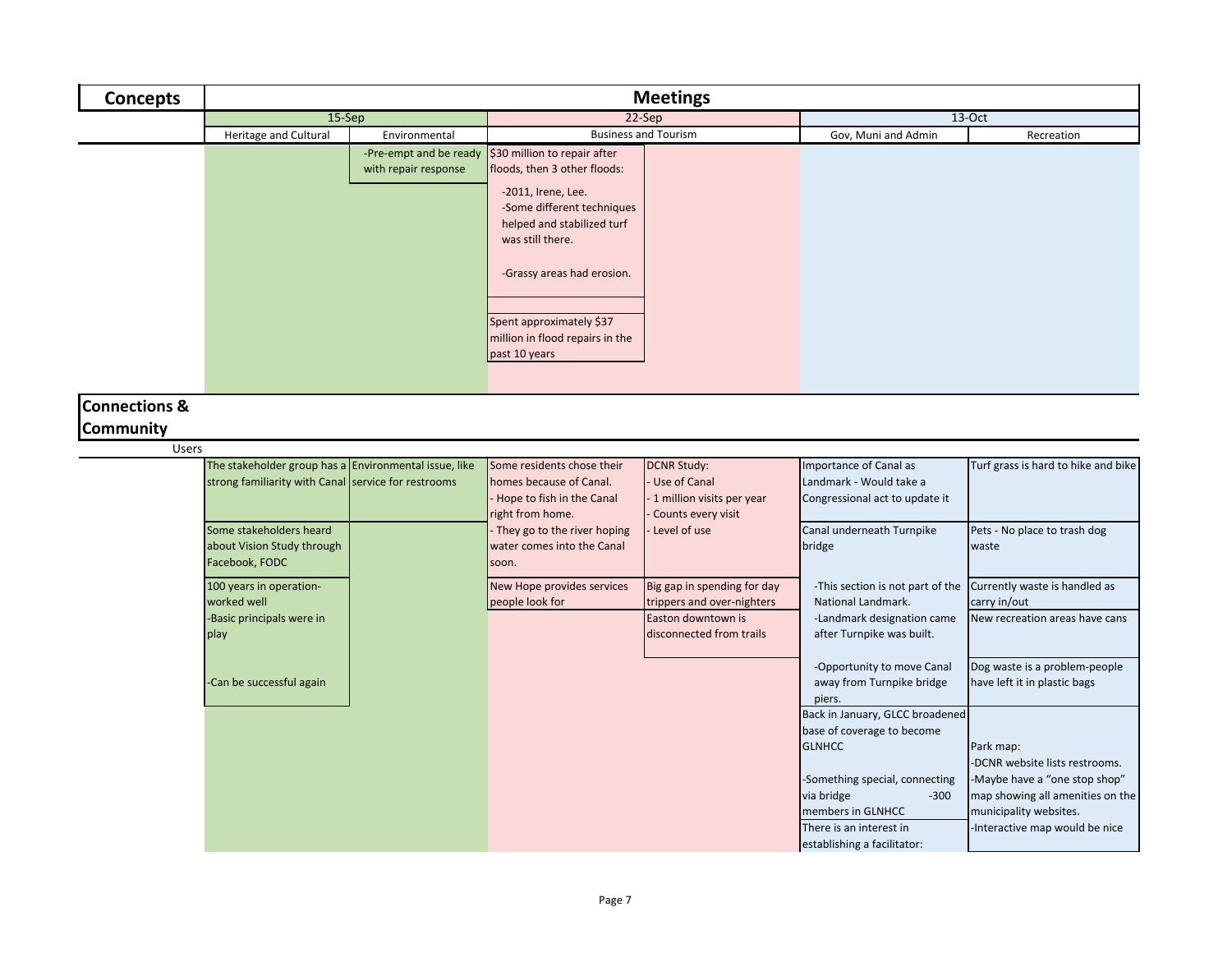| <b>Concepts</b>         | <b>Meetings</b>                                                                                          |                                                                                                                                                                       |                                                                                                                                                                                                         |                             |                                                                                                                                                                                                                                                                                                                                                                                                                    |                                                                                  |  |  |
|-------------------------|----------------------------------------------------------------------------------------------------------|-----------------------------------------------------------------------------------------------------------------------------------------------------------------------|---------------------------------------------------------------------------------------------------------------------------------------------------------------------------------------------------------|-----------------------------|--------------------------------------------------------------------------------------------------------------------------------------------------------------------------------------------------------------------------------------------------------------------------------------------------------------------------------------------------------------------------------------------------------------------|----------------------------------------------------------------------------------|--|--|
|                         | $15-Sep$                                                                                                 |                                                                                                                                                                       |                                                                                                                                                                                                         | 22-Sep                      |                                                                                                                                                                                                                                                                                                                                                                                                                    | 13-Oct                                                                           |  |  |
|                         | Heritage and Cultural                                                                                    | Environmental                                                                                                                                                         |                                                                                                                                                                                                         | <b>Business and Tourism</b> | Gov, Muni and Admin                                                                                                                                                                                                                                                                                                                                                                                                | Recreation                                                                       |  |  |
|                         |                                                                                                          |                                                                                                                                                                       |                                                                                                                                                                                                         |                             | -They will take ideas from the<br>Vision Study and other sources<br>and put them into action. It is<br>important to not reinvent the<br>wheel and look into using<br>existing positions and<br>organizations as a facilitator.<br>- Help municipalities acquire<br>funding<br>- Have a "what is in it for me"<br>mindset<br>- The Vision Study is just a<br>document on the shelf without<br>someone to advance it | Along longer bike rides:<br>Specific spots that bikers usually<br>stop for lunch |  |  |
|                         |                                                                                                          |                                                                                                                                                                       |                                                                                                                                                                                                         |                             |                                                                                                                                                                                                                                                                                                                                                                                                                    |                                                                                  |  |  |
| Non-Users               |                                                                                                          |                                                                                                                                                                       |                                                                                                                                                                                                         |                             |                                                                                                                                                                                                                                                                                                                                                                                                                    |                                                                                  |  |  |
|                         | In Bridgeton some people<br>will pick trash, maybe this<br>can happen in other towns-<br>"canal keepers" |                                                                                                                                                                       |                                                                                                                                                                                                         |                             |                                                                                                                                                                                                                                                                                                                                                                                                                    |                                                                                  |  |  |
| <b>Private Property</b> |                                                                                                          |                                                                                                                                                                       |                                                                                                                                                                                                         |                             |                                                                                                                                                                                                                                                                                                                                                                                                                    |                                                                                  |  |  |
|                         |                                                                                                          | Many property owners<br>could have an effect on<br>the Canal                                                                                                          | All property owners that abut<br>were aware encroachment the High Line in NYC pay in.<br>-Can be controversial.<br>-Something different has to be<br>done here.<br>-Maybe 60% of businesses sign<br>in. |                             |                                                                                                                                                                                                                                                                                                                                                                                                                    |                                                                                  |  |  |
|                         |                                                                                                          | Grassroots:<br>Each property owner has -There are about 1200<br>responsibility.<br>their own personal areas<br>(dumping, storage, etc.).<br>Responsibility to make it | Canal can also be a problem:<br>properties<br>Cannot treat the Canal as -Who has jurisdiction where                                                                                                     |                             |                                                                                                                                                                                                                                                                                                                                                                                                                    |                                                                                  |  |  |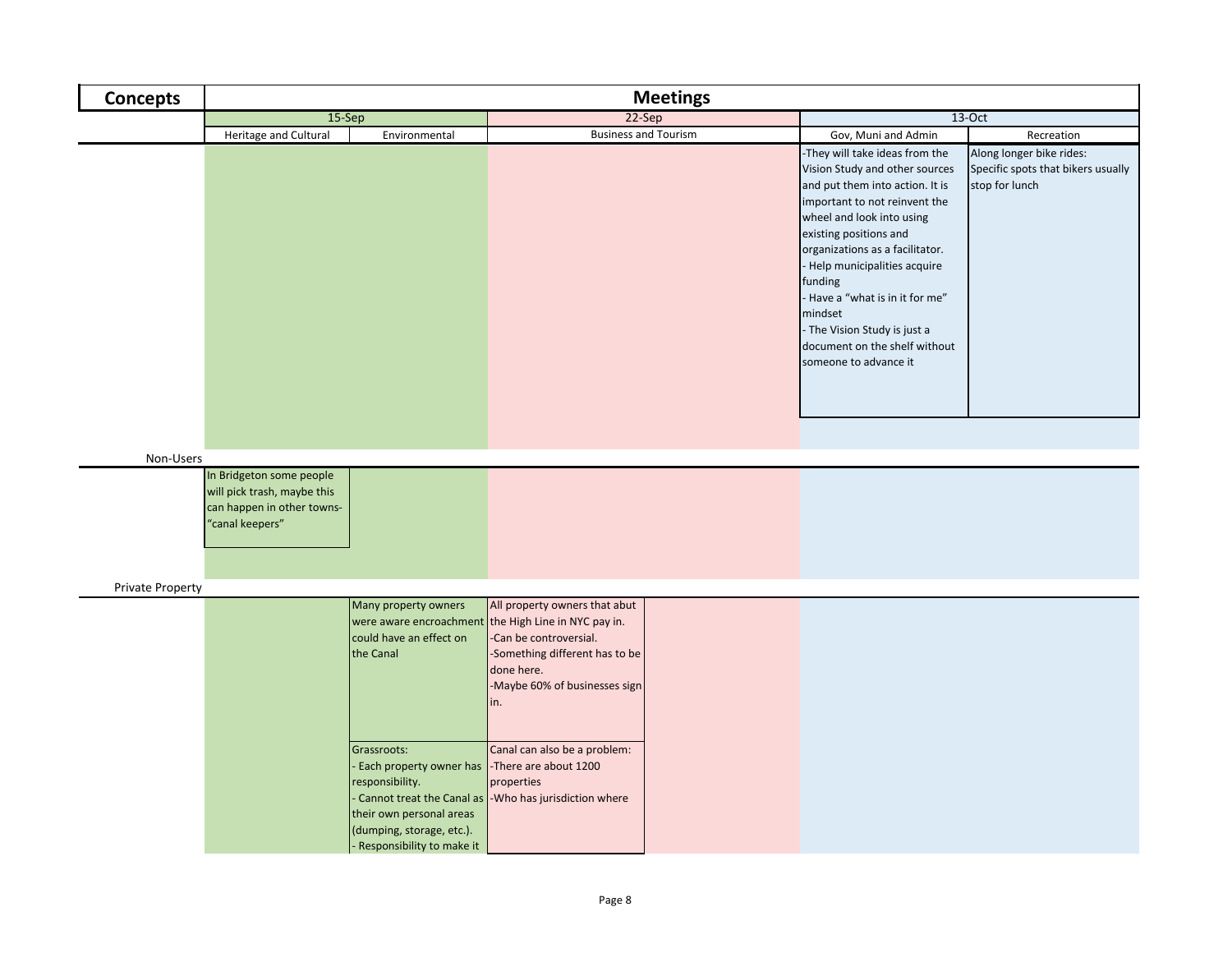| <b>Concepts</b> |                              | <b>Meetings</b>                                                                                                                                   |                                                                                                                                                 |                                                                                                                                                                                                                                                                                             |                                                                                                                                                                       |                                                                                                                                                                                                                                                                                                                                                                                                               |  |  |  |
|-----------------|------------------------------|---------------------------------------------------------------------------------------------------------------------------------------------------|-------------------------------------------------------------------------------------------------------------------------------------------------|---------------------------------------------------------------------------------------------------------------------------------------------------------------------------------------------------------------------------------------------------------------------------------------------|-----------------------------------------------------------------------------------------------------------------------------------------------------------------------|---------------------------------------------------------------------------------------------------------------------------------------------------------------------------------------------------------------------------------------------------------------------------------------------------------------------------------------------------------------------------------------------------------------|--|--|--|
|                 | 15-Sep                       |                                                                                                                                                   |                                                                                                                                                 | 22-Sep                                                                                                                                                                                                                                                                                      |                                                                                                                                                                       | $13-Oct$                                                                                                                                                                                                                                                                                                                                                                                                      |  |  |  |
|                 | <b>Heritage and Cultural</b> | Environmental                                                                                                                                     |                                                                                                                                                 | <b>Business and Tourism</b>                                                                                                                                                                                                                                                                 | Gov, Muni and Admin                                                                                                                                                   | Recreation                                                                                                                                                                                                                                                                                                                                                                                                    |  |  |  |
|                 |                              | better.                                                                                                                                           | Communication with private<br>and public jurisdictions is vital                                                                                 |                                                                                                                                                                                                                                                                                             |                                                                                                                                                                       |                                                                                                                                                                                                                                                                                                                                                                                                               |  |  |  |
|                 |                              | County level:<br>- Stormwater<br>management plans, north<br>and south.<br><b>Hotspots identified</b><br>through county<br>conservation districts. |                                                                                                                                                 |                                                                                                                                                                                                                                                                                             |                                                                                                                                                                       |                                                                                                                                                                                                                                                                                                                                                                                                               |  |  |  |
|                 |                              |                                                                                                                                                   |                                                                                                                                                 |                                                                                                                                                                                                                                                                                             |                                                                                                                                                                       |                                                                                                                                                                                                                                                                                                                                                                                                               |  |  |  |
| Commercial      |                              |                                                                                                                                                   |                                                                                                                                                 |                                                                                                                                                                                                                                                                                             |                                                                                                                                                                       |                                                                                                                                                                                                                                                                                                                                                                                                               |  |  |  |
|                 |                              |                                                                                                                                                   | <b>Economic Gateways</b>                                                                                                                        | Canal as organizing tool -<br><b>Delaware River towns</b><br>brochure - Well received                                                                                                                                                                                                       | Administrative grant programs<br>are working towards establishing part of 3 long-distance Trail<br>connections                                                        | The Delaware Canal Towpath is<br>systems in the area:                                                                                                                                                                                                                                                                                                                                                         |  |  |  |
|                 |                              |                                                                                                                                                   | Cannot be too commercialized<br>promote path to support<br>Canal                                                                                | <b>Connections from Downtown</b><br>Easton-Not family and<br>pedestrian friendly access<br>between downtown and<br>Canal, Crayola is there, If<br>there's a wait to get in, Canal<br>is something people could do.<br>There's also Canal Museum;<br>better way to market these<br>resources | -PennDOT, the two counties, and 1. The Saucon Valley Trail<br>local municipalities need to work Runs from Bethlehem to<br>towards a public and private<br>partnership | Quakertown<br>Plans to continue this farther<br>south towards Philadelphia                                                                                                                                                                                                                                                                                                                                    |  |  |  |
|                 |                              |                                                                                                                                                   | 3 years ago Black Bass Hotel<br>was seeding out the canal. -<br>1 flood and it's all gone.<br>D&L Trail Study-Was first<br>economic impact done |                                                                                                                                                                                                                                                                                             |                                                                                                                                                                       | 2. The D&L Trail<br>Considered an East Coast<br>Greenway south of Morrisville<br>- It is also part of the 9/11<br><b>Memorial Trail</b><br>- There are some gaps that still<br>need to be closed<br>3. The Circuit, in Philadelphia<br>Regional bi-county trail network<br>- Includes 720 miles in and<br>around Philadelphia<br>- The Schuylkill River Trail was<br>named best urban trail in the<br>country |  |  |  |
|                 |                              |                                                                                                                                                   |                                                                                                                                                 |                                                                                                                                                                                                                                                                                             |                                                                                                                                                                       |                                                                                                                                                                                                                                                                                                                                                                                                               |  |  |  |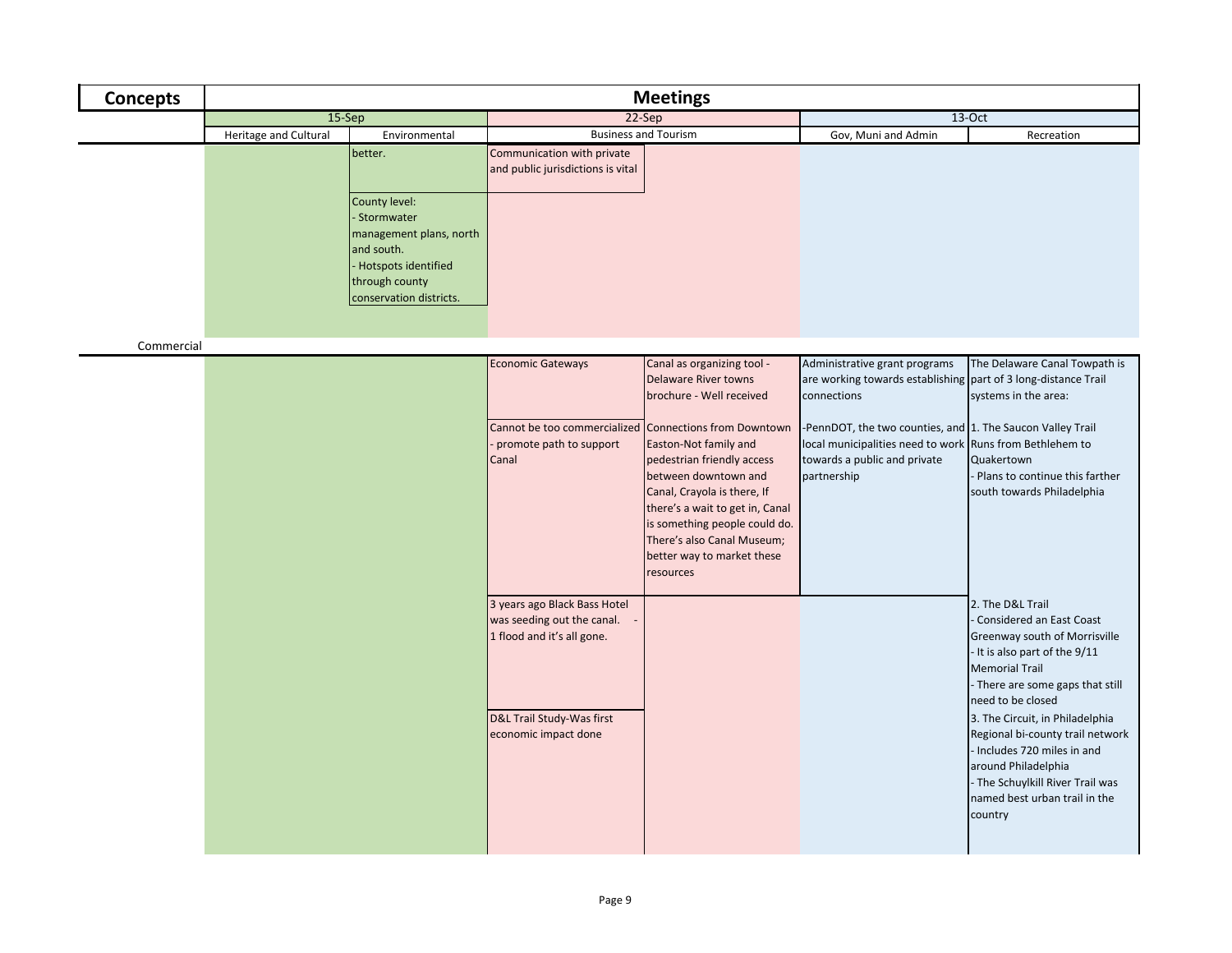| <b>Concepts</b> | <b>Meetings</b>       |               |                                                                                                                                                                                                                                                                                                                                                                                                                                                                                                                                        |                             |                     |                                                                                                                        |  |  |
|-----------------|-----------------------|---------------|----------------------------------------------------------------------------------------------------------------------------------------------------------------------------------------------------------------------------------------------------------------------------------------------------------------------------------------------------------------------------------------------------------------------------------------------------------------------------------------------------------------------------------------|-----------------------------|---------------------|------------------------------------------------------------------------------------------------------------------------|--|--|
|                 | $15-Sep$              |               |                                                                                                                                                                                                                                                                                                                                                                                                                                                                                                                                        | 22-Sep                      |                     | $13-Oct$                                                                                                               |  |  |
|                 | Heritage and Cultural | Environmental |                                                                                                                                                                                                                                                                                                                                                                                                                                                                                                                                        | <b>Business and Tourism</b> | Gov, Muni and Admin | Recreation                                                                                                             |  |  |
|                 |                       |               | When you put long segments<br>together (at least 50 miles<br>distance) is when Canal                                                                                                                                                                                                                                                                                                                                                                                                                                                   |                             |                     | -The D&L is seen as a trunk trail<br>to the Circuit<br>-More connections are desired to<br>and from the Delaware Canal |  |  |
|                 |                       |               | becomes a destination as<br>more services are needed<br>Great potential to market with<br>adjoining D&R Canal<br>Do many businesses know<br>about Canal?<br>-Getting them better informed<br>about the Canal<br>-Might get them to be<br>sustaining members<br>Working with New Hope CC<br>-Businesses<br>-Mule barge and water in<br>Canal is issue when it's not<br>there<br>-Businesses say they have<br>heard it before<br>-Businesses have lost faith that<br>something will happen<br>Easton downtown-Huge<br>capital investment |                             |                     |                                                                                                                        |  |  |
|                 |                       |               | -Significant annual cost to<br>pump water<br>-DCNR owns dam<br><b>Opportunities and Threats</b><br>-Number of obstructions at<br>lower end are being<br>addressed<br>-Plans for possible visitor<br>center in New Hope<br>-Odette's<br>-Easton Pavilion, railroad                                                                                                                                                                                                                                                                      |                             |                     |                                                                                                                        |  |  |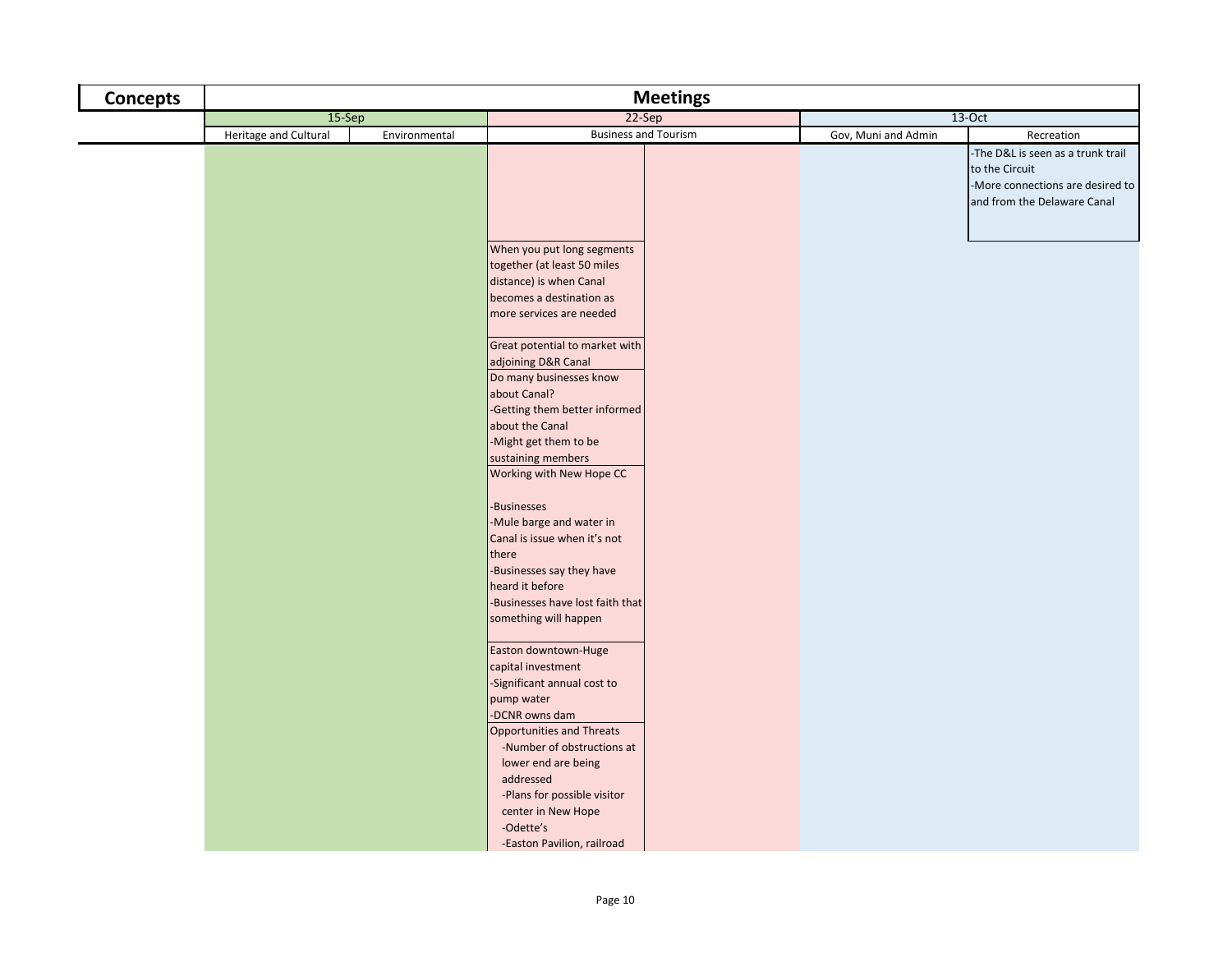| <b>Concepts</b>            |                                                                                                                                                                                                                                                                          | <b>Meetings</b>                                                                                            |                                                                                                                                                                                                                                                                                                                                                                                                                                                                                       |                                                                                                                                                                                                                                                                                                                                  |                     |                                                                                                                    |  |
|----------------------------|--------------------------------------------------------------------------------------------------------------------------------------------------------------------------------------------------------------------------------------------------------------------------|------------------------------------------------------------------------------------------------------------|---------------------------------------------------------------------------------------------------------------------------------------------------------------------------------------------------------------------------------------------------------------------------------------------------------------------------------------------------------------------------------------------------------------------------------------------------------------------------------------|----------------------------------------------------------------------------------------------------------------------------------------------------------------------------------------------------------------------------------------------------------------------------------------------------------------------------------|---------------------|--------------------------------------------------------------------------------------------------------------------|--|
|                            | 15-Sep                                                                                                                                                                                                                                                                   |                                                                                                            |                                                                                                                                                                                                                                                                                                                                                                                                                                                                                       | 22-Sep                                                                                                                                                                                                                                                                                                                           | 13-Oct              |                                                                                                                    |  |
|                            | Heritage and Cultural                                                                                                                                                                                                                                                    | Environmental                                                                                              |                                                                                                                                                                                                                                                                                                                                                                                                                                                                                       | <b>Business and Tourism</b>                                                                                                                                                                                                                                                                                                      | Gov, Muni and Admin | Recreation                                                                                                         |  |
| Importance to<br>Community | Canal Parade in 90s focused Brief way to establish your D&L Study on economic<br>attention on Canal in Upper<br><b>Black Eddy - Inspired</b><br>Delaware Canal festival,<br>Shore leave picnics, Idea has - Putting things in a way<br>blossomed to other<br>communities | input is important:<br>Awareness<br>Usable info<br>planning commissions can<br>understand<br>Keep it brief | -Some things accomplished<br>before floods were in<br>progress<br>-Once High Falls is done, we<br>are able to send water<br>Look into connections to<br>transit stations, both existing<br>and future<br>-Get transportation money<br>involved<br>impact:<br>Rails to trails<br>- Lehigh Gorge to Bristol<br>2 pockets with strong usage<br>- Jim Thorpe<br>New Hope/Washington<br>Crossing<br>Out of towners<br>In between was more<br>localized use<br>\$ from outside was spent on | There are currently 2 studies<br>being done that are looking at<br>the economic benefits of the<br>Canal<br>-New Hope and Washington<br>Crossing are the highest use<br>-These areas bring in money<br>from the outside<br>-About 248 million dollars a<br>year is brought in (from<br><b>National Heritage Areas</b><br>report) |                     | It is important to retain the local<br>identity of the trail while still<br>connecting it to the larger<br>network |  |
|                            |                                                                                                                                                                                                                                                                          |                                                                                                            | lodging/overnight<br>\$ from in-between was spent<br>on personal use<br>Access related to this:<br>How do I get on the Canal?<br>Physical access and<br>information                                                                                                                                                                                                                                                                                                                   | Some townships have a dark<br>sky ordinance<br>-In these areas floodlights<br>cannot be used<br>-Light pollution has to be kept<br>to an absolute minimum                                                                                                                                                                        |                     |                                                                                                                    |  |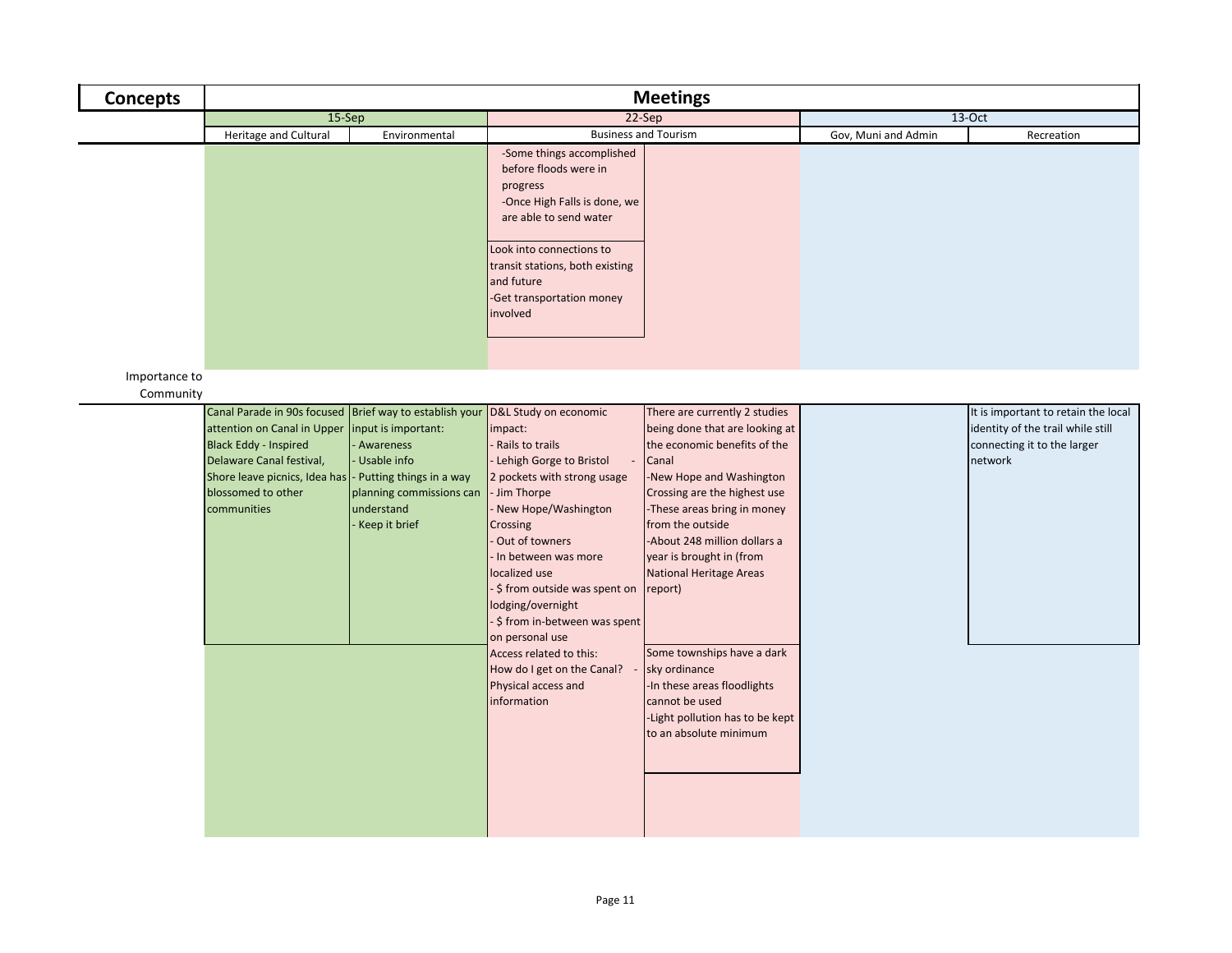| <b>Concepts</b> |                       |               | <b>Meetings</b>                                                                                                                                                                                                                                                                                                                                                                                                                                                                                                |                             |                     |            |  |
|-----------------|-----------------------|---------------|----------------------------------------------------------------------------------------------------------------------------------------------------------------------------------------------------------------------------------------------------------------------------------------------------------------------------------------------------------------------------------------------------------------------------------------------------------------------------------------------------------------|-----------------------------|---------------------|------------|--|
|                 | 15-Sep                |               | 22-Sep                                                                                                                                                                                                                                                                                                                                                                                                                                                                                                         |                             |                     | $13-Oct$   |  |
|                 | Heritage and Cultural | Environmental |                                                                                                                                                                                                                                                                                                                                                                                                                                                                                                                | <b>Business and Tourism</b> |                     | Recreation |  |
|                 |                       |               | DCNR own half Point Pleasant<br>wing dam<br>-Dam is important for<br>economic development<br>Stories:<br>-Black Bass Hotel has autopsy<br>table used for workers along<br>Canal<br>-Stories stimulate interest<br>-Business owners need to<br>realize Canal is asset<br>The integrity of the landmark<br>has suffered with<br>development<br>-Turnpike bridge predated<br>Landmark designation<br>Create Canal enhancement<br>areas and overlay districts<br>-This can be addressed with<br>zoning regulations |                             | Gov, Muni and Admin |            |  |
|                 |                       |               | There is currently work in<br>Doylestown along the<br>Neshaminy River Trail with<br><b>GPS tracking that functions</b><br>like a road                                                                                                                                                                                                                                                                                                                                                                          |                             |                     |            |  |

## Penn East Pipeline

| Already numerous pipes<br>run under Canal | Maybe they can give<br>mitigation money | Federal Energy Regulatory<br>Commission (FERC) - any project<br>that uses Federal/State funds or<br>licenses needs a permit from<br><b>FERC:</b> |  |
|-------------------------------------------|-----------------------------------------|--------------------------------------------------------------------------------------------------------------------------------------------------|--|
|                                           |                                         | Has to come under Section 106<br>at PHMC-state coordination to<br>determine effect on historic<br>resources:<br>-If permit is required           |  |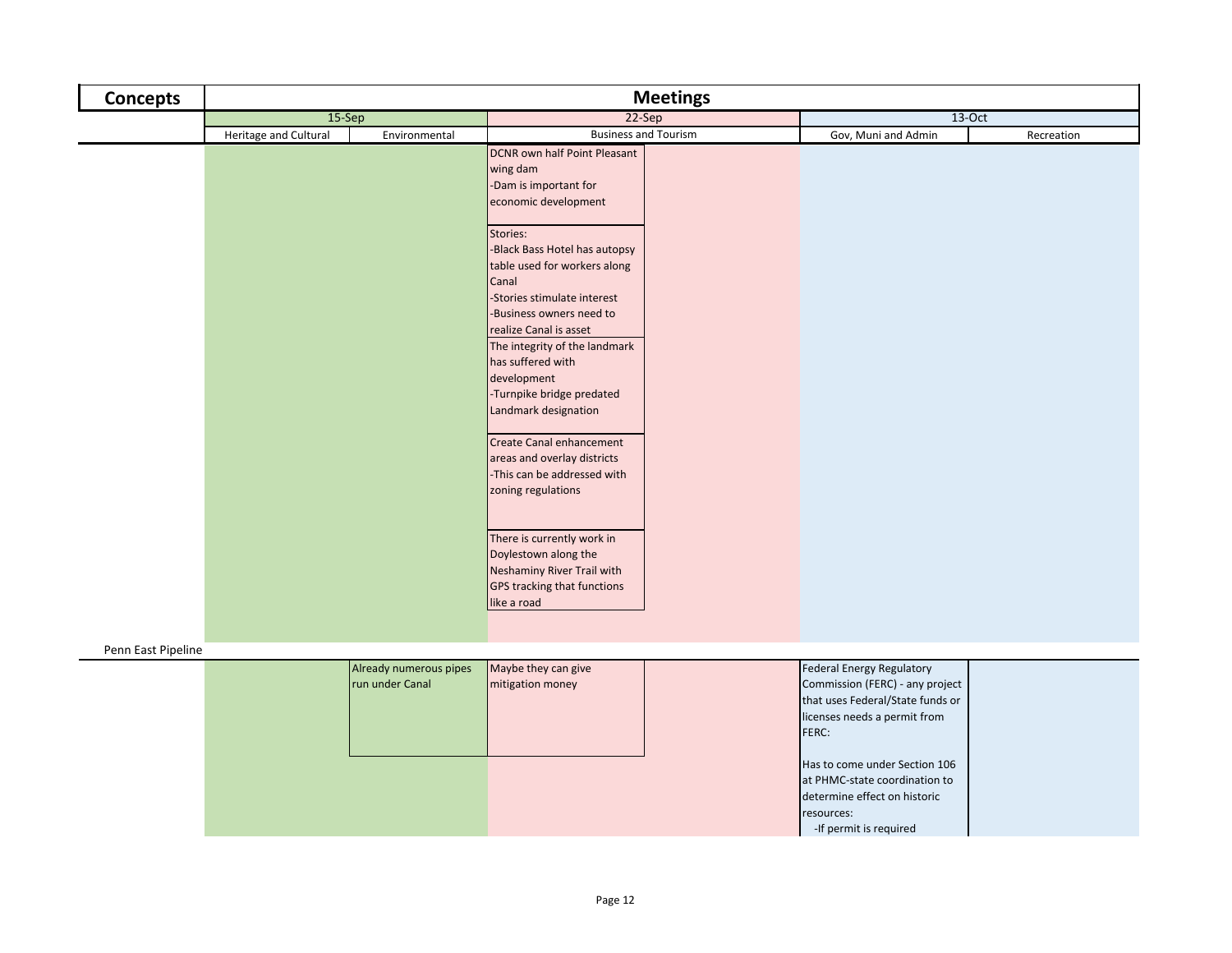| <b>Concepts</b>          |                       | <b>Meetings</b> |                                                                                                                                                                                                                                                                                                                                |                                                                                                                                                                                                                                                                                                                                                     |                                                                                                                                                                                                                                             |            |  |  |
|--------------------------|-----------------------|-----------------|--------------------------------------------------------------------------------------------------------------------------------------------------------------------------------------------------------------------------------------------------------------------------------------------------------------------------------|-----------------------------------------------------------------------------------------------------------------------------------------------------------------------------------------------------------------------------------------------------------------------------------------------------------------------------------------------------|---------------------------------------------------------------------------------------------------------------------------------------------------------------------------------------------------------------------------------------------|------------|--|--|
|                          | 15-Sep                |                 |                                                                                                                                                                                                                                                                                                                                | 22-Sep                                                                                                                                                                                                                                                                                                                                              | 13-Oct                                                                                                                                                                                                                                      |            |  |  |
|                          | Heritage and Cultural | Environmental   |                                                                                                                                                                                                                                                                                                                                | <b>Business and Tourism</b>                                                                                                                                                                                                                                                                                                                         | Gov, Muni and Admin                                                                                                                                                                                                                         | Recreation |  |  |
|                          |                       |                 |                                                                                                                                                                                                                                                                                                                                |                                                                                                                                                                                                                                                                                                                                                     | -Perform inventory of<br>resources<br>-Determine potential effects<br>of undertaking on property                                                                                                                                            |            |  |  |
|                          |                       |                 |                                                                                                                                                                                                                                                                                                                                |                                                                                                                                                                                                                                                                                                                                                     | -Applicant must show<br>methods to minimize effects                                                                                                                                                                                         |            |  |  |
|                          |                       |                 |                                                                                                                                                                                                                                                                                                                                |                                                                                                                                                                                                                                                                                                                                                     | The Penn East was a minimum<br>application to PHMC                                                                                                                                                                                          |            |  |  |
|                          |                       |                 |                                                                                                                                                                                                                                                                                                                                |                                                                                                                                                                                                                                                                                                                                                     | PHMC comments on the<br>application<br>The ultimate decision is with<br><b>FERC</b>                                                                                                                                                         |            |  |  |
|                          |                       |                 |                                                                                                                                                                                                                                                                                                                                |                                                                                                                                                                                                                                                                                                                                                     |                                                                                                                                                                                                                                             |            |  |  |
| Community<br>Includement |                       |                 |                                                                                                                                                                                                                                                                                                                                |                                                                                                                                                                                                                                                                                                                                                     |                                                                                                                                                                                                                                             |            |  |  |
|                          |                       |                 | Visit Bucks County is not<br>government agent<br>-Larger focus than break down<br>of attractions<br>-Almost landlocked in<br>promoting Bucks County as a<br>whole<br>-A lot of attractions that are<br>iconic<br>Promoting whole County but<br>using local iconography<br>-Work with Lehigh and<br><b>Montgomery Counties?</b> | Do locals even know about the Where is Bucks County's<br>Canal?<br>Above Plumsteadville is very<br>rural<br>People come from the top<br>down<br>Not a connection with Easton<br>city and trail<br>No pro-action<br>A gentleman from the<br>Appalachian Mountain Club<br>was present to discuss the<br>Delaware Valley Chapter's use<br>of the Canal | presence during the meetings?<br>-They are invited, along with the<br>municipalities.<br>-Because it is a state park, there<br>is the perception that it may not<br>be their responsibility.<br>-Press has been invited to the<br>meetings. |            |  |  |
|                          |                       |                 | <b>Regionalization creates</b><br>experience - Array of allies on<br>both sides                                                                                                                                                                                                                                                | -There are about 5000<br>members in the Delaware<br>Valley region<br>-There are 8-10 mile hikes<br>along the Canal on<br>Wednesdays                                                                                                                                                                                                                 |                                                                                                                                                                                                                                             |            |  |  |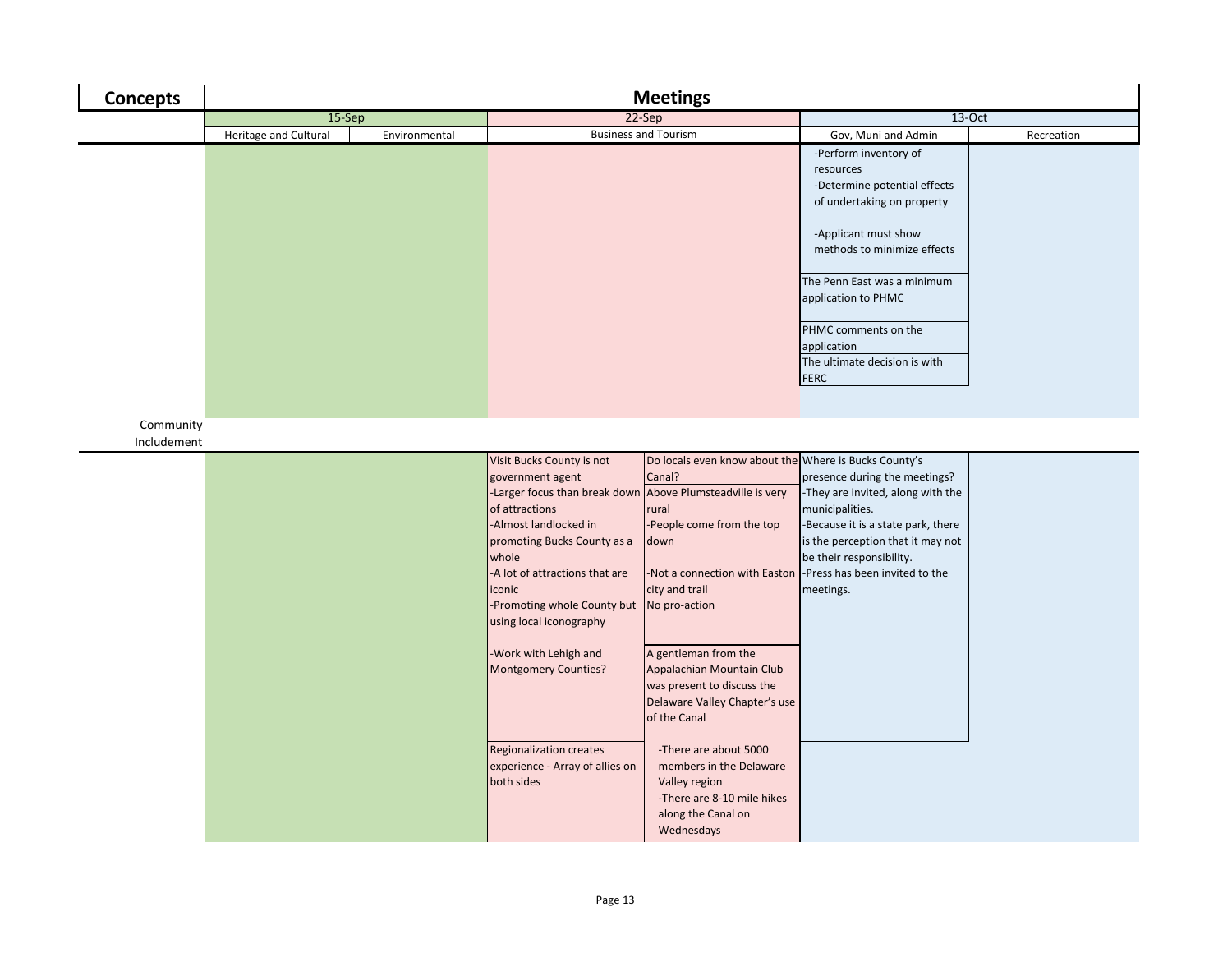| <b>Concepts</b> | <b>Meetings</b>       |               |                                                                                                                                                                                                                                                                                                                                                                                                                                                                                                                                                                                                                        |                                                                                                                                   |                     |            |  |  |
|-----------------|-----------------------|---------------|------------------------------------------------------------------------------------------------------------------------------------------------------------------------------------------------------------------------------------------------------------------------------------------------------------------------------------------------------------------------------------------------------------------------------------------------------------------------------------------------------------------------------------------------------------------------------------------------------------------------|-----------------------------------------------------------------------------------------------------------------------------------|---------------------|------------|--|--|
|                 | $15-Sep$              |               | 22-Sep                                                                                                                                                                                                                                                                                                                                                                                                                                                                                                                                                                                                                 |                                                                                                                                   | $13-Oct$            |            |  |  |
|                 | Heritage and Cultural | Environmental | <b>Business and Tourism</b>                                                                                                                                                                                                                                                                                                                                                                                                                                                                                                                                                                                            |                                                                                                                                   | Gov, Muni and Admin | Recreation |  |  |
|                 |                       |               | Canal is a standing agenda on<br>New Hope Revitalization<br>Committee<br>Better job communicating<br>with businesses<br>Lots of efforts aren't being<br>communicated<br>-Like mule ride, it 'could' be<br>here, water 'could' be here<br>Look into a Canal-wide<br>organization:<br>-Representatives in counties<br>and municipalities to<br>coordinate efforts.<br>-New Jersey has a state<br>commission overlooking lands<br>along the river.<br>-Seek a bi-county authority for<br>coordination efforts.<br>-Use this as an advisory role.<br>-Do not take away<br>jurisdictional authority from<br>municipalities. | -Generally include 60-<br>80 year old individuals<br>-Prefer the smooth and<br>flat Canal path<br>-Generally include 20<br>people |                     |            |  |  |
|                 |                       |               | Look at the 1989 plan and<br>work on bringing together the<br>stakeholders<br>There is a Canal Advisory<br>Committee (CAC)<br>-Might be able to function as<br>the facilitator<br>-Look at ways to increase<br>regular participation in CAC<br>-Make the meetings more<br>serious to encourage action                                                                                                                                                                                                                                                                                                                  |                                                                                                                                   |                     |            |  |  |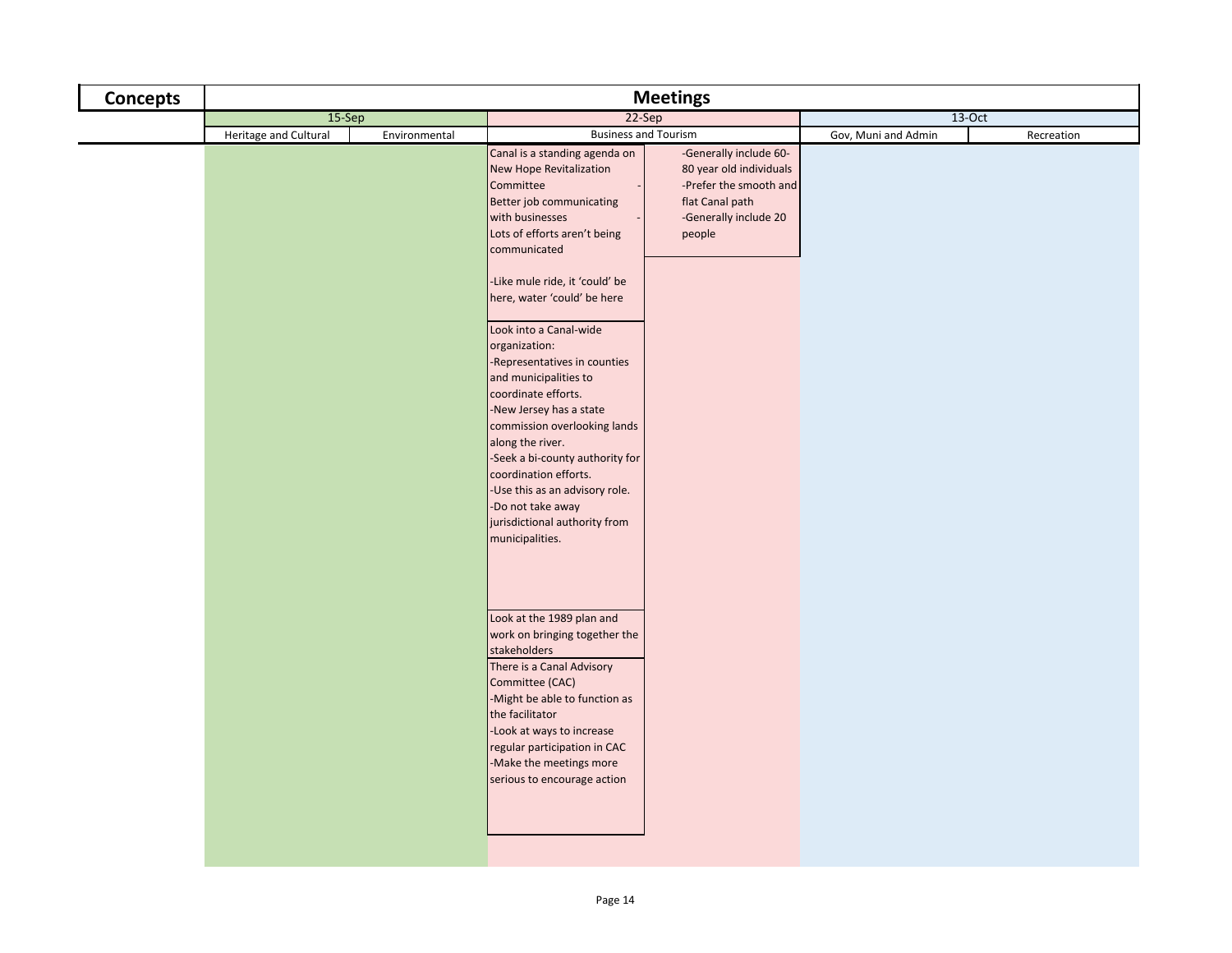| <b>Concepts</b>             | <b>Meetings</b>                                                                                                                             |                                                                                                                                                                  |                                                                                                                                                                                                                                             |  |                                                                                                                                                                                                                                                                                                                                                                                                                      |            |  |
|-----------------------------|---------------------------------------------------------------------------------------------------------------------------------------------|------------------------------------------------------------------------------------------------------------------------------------------------------------------|---------------------------------------------------------------------------------------------------------------------------------------------------------------------------------------------------------------------------------------------|--|----------------------------------------------------------------------------------------------------------------------------------------------------------------------------------------------------------------------------------------------------------------------------------------------------------------------------------------------------------------------------------------------------------------------|------------|--|
|                             | 15-Sep                                                                                                                                      |                                                                                                                                                                  | 22-Sep                                                                                                                                                                                                                                      |  | 13-Oct                                                                                                                                                                                                                                                                                                                                                                                                               |            |  |
|                             | Heritage and Cultural                                                                                                                       | Environmental                                                                                                                                                    | <b>Business and Tourism</b>                                                                                                                                                                                                                 |  | Gov, Muni and Admin                                                                                                                                                                                                                                                                                                                                                                                                  | Recreation |  |
| Technological<br>Outreach   |                                                                                                                                             |                                                                                                                                                                  |                                                                                                                                                                                                                                             |  |                                                                                                                                                                                                                                                                                                                                                                                                                      |            |  |
| <b>Educational Outreach</b> | <b>Educational heritage</b><br>Boats rides, etc.<br>Bring more opportunities,<br>maybe with Canal Museum                                    | Education:<br>- Approach counties with<br>specific interests in mind<br>so their focus is targeted.<br>- This is where we would<br>like counties' participation. | Field trips to get kids on<br>Towpath:<br>Major tool that should be<br>used.<br>- Artists groups painting on<br>path.<br>Promote Canal artistically.                                                                                        |  | FODC reaches out to schools<br>Currently DCNR does<br>educational outreach 25 miles<br>out from Canal and in Easton<br>and Palisades school districts<br>Might be opportunity to<br>piggyback with D&L                                                                                                                                                                                                               |            |  |
|                             | Relationship to Canal and<br>industry<br>Integration with science,<br>arts and history classes<br><b>Ecological historic</b><br>connections |                                                                                                                                                                  | Practical step - piggy back<br>public meetings<br>Resource center under<br>evaluation<br>-Reference point for<br>communication<br>-Value-every \$1 spent in park<br>provides \$10 impact<br>-Center will educate<br>businesses and tourists |  | <b>Bristol Marsh-Heritage</b><br>Conservancy is reaching out<br>90% of what DCNR does is<br>environmental education<br>New Hope-Solebury School<br>District had integrated<br>curriculum 10 years ago<br>-Art, music<br>-Went on boats<br>Tales of Towpath<br>-Accredited by state for 4th<br>grade<br>-70 schools from Bristol to<br><b>Wilkes Barre</b><br>-Delaware and Lehigh Canal<br>-DCNR has given D&L funds |            |  |
| Safety                      |                                                                                                                                             |                                                                                                                                                                  |                                                                                                                                                                                                                                             |  |                                                                                                                                                                                                                                                                                                                                                                                                                      |            |  |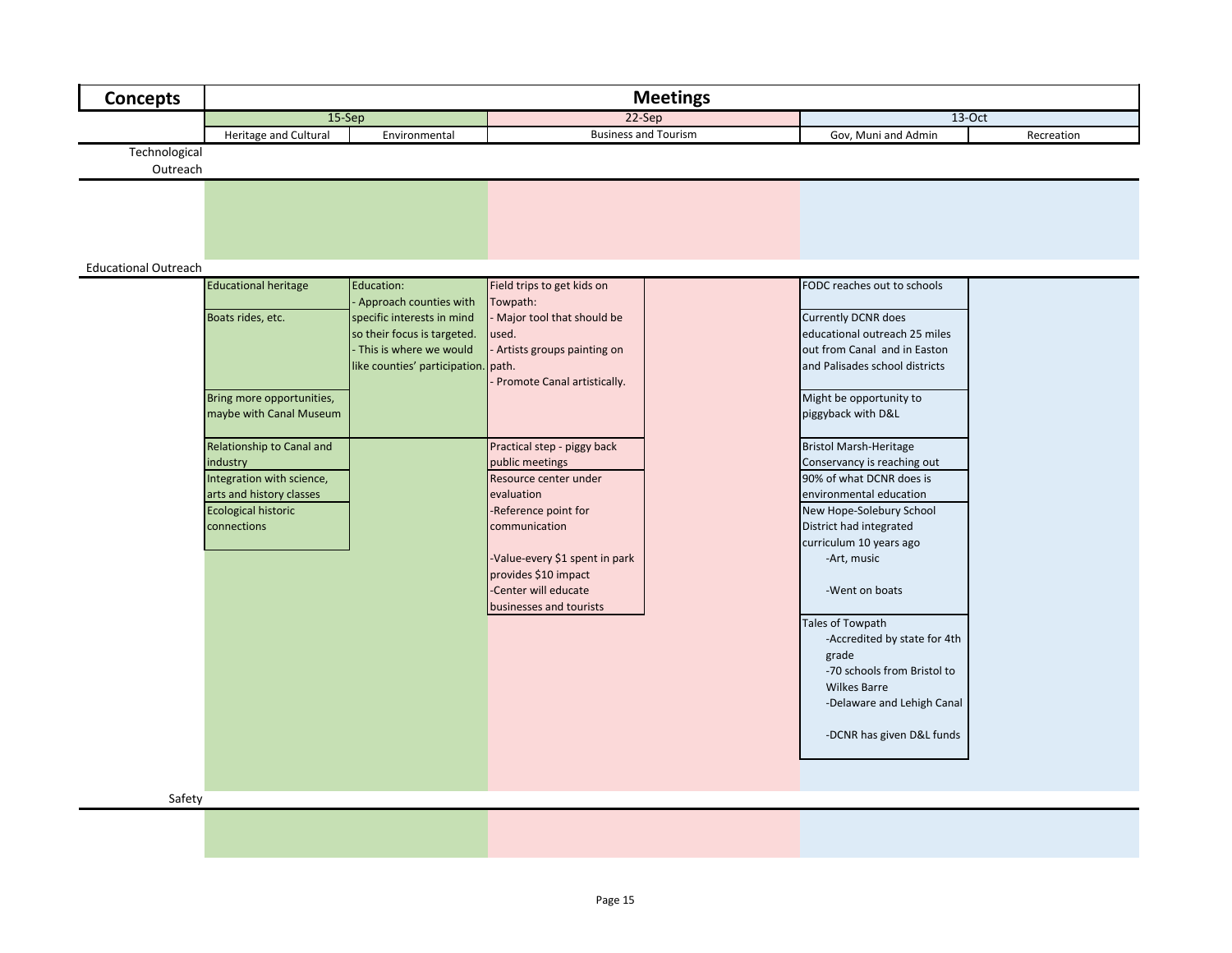| <b>Concepts</b> | <b>Meetings</b>                                                                |               |                                                                                                                                                                                                                                                                                                                                                                                                                                                                                                                                                                                                                                        |                                                                                                                                                                                                                                                                                                                                                                                                                                                                                                                                                                                        |                     |                                                                                                                                                                                                                                                                                                                                                                                                                                                                                                                                                                                                                                    |  |
|-----------------|--------------------------------------------------------------------------------|---------------|----------------------------------------------------------------------------------------------------------------------------------------------------------------------------------------------------------------------------------------------------------------------------------------------------------------------------------------------------------------------------------------------------------------------------------------------------------------------------------------------------------------------------------------------------------------------------------------------------------------------------------------|----------------------------------------------------------------------------------------------------------------------------------------------------------------------------------------------------------------------------------------------------------------------------------------------------------------------------------------------------------------------------------------------------------------------------------------------------------------------------------------------------------------------------------------------------------------------------------------|---------------------|------------------------------------------------------------------------------------------------------------------------------------------------------------------------------------------------------------------------------------------------------------------------------------------------------------------------------------------------------------------------------------------------------------------------------------------------------------------------------------------------------------------------------------------------------------------------------------------------------------------------------------|--|
|                 | 15-Sep                                                                         |               |                                                                                                                                                                                                                                                                                                                                                                                                                                                                                                                                                                                                                                        | $22-Sep$                                                                                                                                                                                                                                                                                                                                                                                                                                                                                                                                                                               | 13-Oct              |                                                                                                                                                                                                                                                                                                                                                                                                                                                                                                                                                                                                                                    |  |
|                 | Heritage and Cultural                                                          | Environmental |                                                                                                                                                                                                                                                                                                                                                                                                                                                                                                                                                                                                                                        | <b>Business and Tourism</b>                                                                                                                                                                                                                                                                                                                                                                                                                                                                                                                                                            | Gov, Muni and Admin | Recreation                                                                                                                                                                                                                                                                                                                                                                                                                                                                                                                                                                                                                         |  |
| Access          | Limited public access, In the<br>past had to enter water<br>through residences |               | Back in January, GLCC<br>broadened base of coverage<br>to become GLNHCC.<br>-Something special,<br>connecting bridge.<br>-300 members in GLNHCC.<br>Create destination (everyone<br>said this):<br>-Many people do not know<br>it is here.<br>-In the midst of creating a<br>"destination' (a place<br>beyond 1 hour and 15<br>minutes of an origin).<br>-These are resources they<br>want to enjoy.<br>-People are looking for<br>more to do.<br>-Looking for a package.<br>Currently working with<br>communities on connectors<br>within the Canal and outside<br>the Canal<br>-This will be a resource for<br>future businesses and | Promotion<br>-36 hour visit in New York<br><b>Times</b><br>-They said no canal boat in<br>New Hope<br>Easton downtown-Foot bridge<br>used to exist near dam<br>-Rogue use of railroad bridge<br>over the Delaware<br>-Crossed from Westward to<br>Southside<br>-Can we do something like this<br>near or at dam?<br>Easton-downtown: Some<br>intersections are not the<br>greatest for pedestrians<br>-Access is a problem, only one<br>way in<br>Morris Canal Greenway -<br>connecting Philipsburg to<br>Easton<br>Easton downtown-D&L is<br>working on loops<br>-Do not have one yet |                     | Turf grass is hard to hike and bike<br>Operational gates/locks:<br>-Something like New Hope Barge<br>system.<br>-Point Pleasant / Lumberville<br>need locks operable for canal<br>boats to pass through locks.<br>-Example is Amsterdam, bridges<br>go up and down.<br>-In mapping, look at segments<br>that are navigable and identify<br>obstacles<br>Community park trail<br>connections<br>-Like River Front Park in Bristol<br>-Provide connections to various<br>amenities<br>There are preliminary plans to<br>connect Plumsteadville to the<br>Trail<br>Create a thread or a corridor that<br>everyone wants to connect to |  |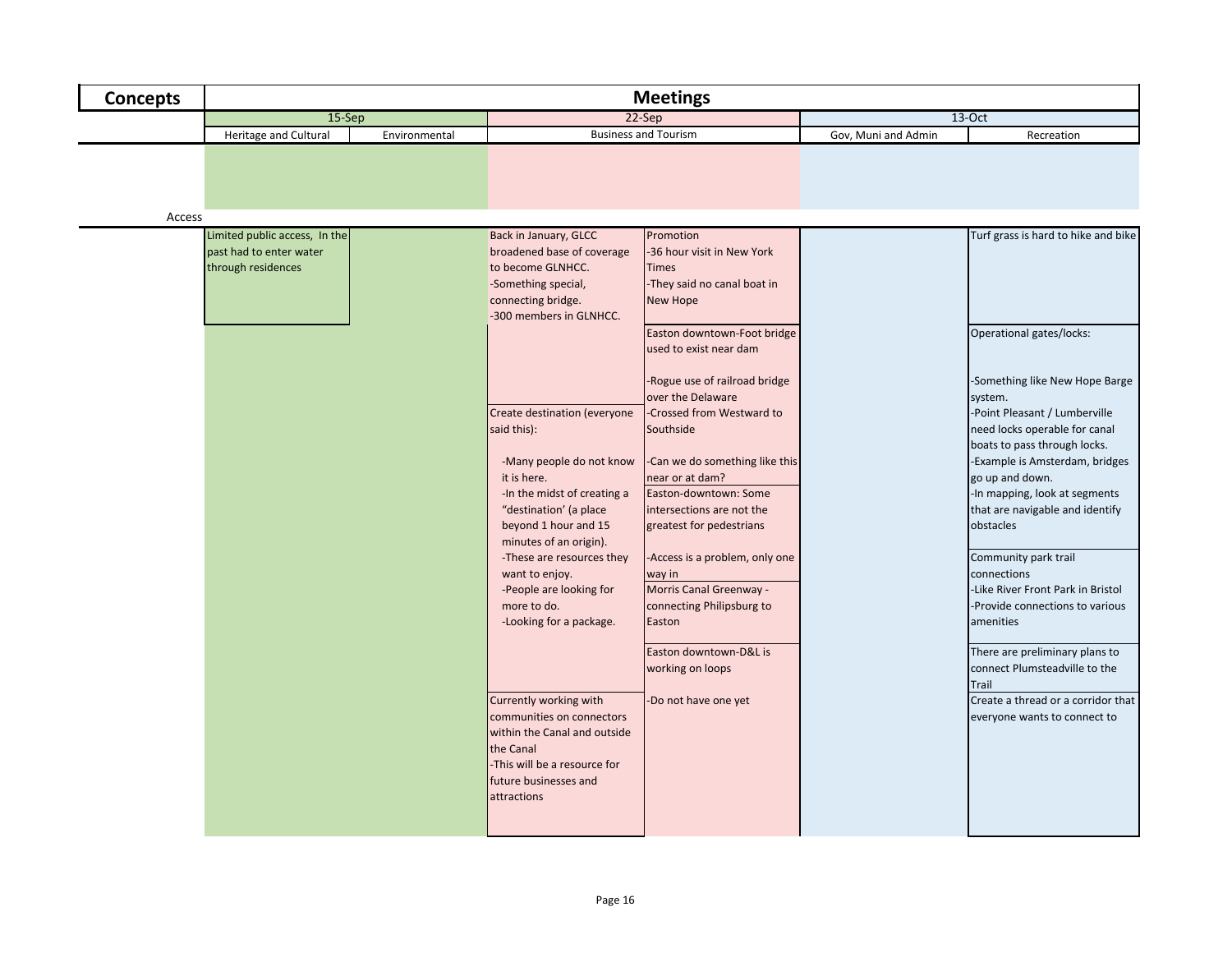| <b>Concepts</b> |                       | <b>Meetings</b> |                                                       |                                                                                                                                                                                                                                                     |                     |                                                                                                                                                                                                          |  |  |
|-----------------|-----------------------|-----------------|-------------------------------------------------------|-----------------------------------------------------------------------------------------------------------------------------------------------------------------------------------------------------------------------------------------------------|---------------------|----------------------------------------------------------------------------------------------------------------------------------------------------------------------------------------------------------|--|--|
|                 | 15-Sep                |                 |                                                       | 22-Sep                                                                                                                                                                                                                                              | 13-Oct              |                                                                                                                                                                                                          |  |  |
|                 | Heritage and Cultural | Environmental   |                                                       | <b>Business and Tourism</b>                                                                                                                                                                                                                         | Gov, Muni and Admin | Recreation                                                                                                                                                                                               |  |  |
|                 |                       |                 | It is important to look at the<br>region holistically | -Trouble with signage                                                                                                                                                                                                                               |                     | There is no easy way to get from<br>Easton to the Canal<br>This cuts off a large population<br>center                                                                                                    |  |  |
|                 |                       |                 |                                                       | -Working with public works                                                                                                                                                                                                                          |                     | The area from Tinicum to Easton<br>is underused because of less<br>access to the Trail                                                                                                                   |  |  |
|                 |                       |                 |                                                       | -Opportunities for loop<br>through city                                                                                                                                                                                                             |                     | Some of the bridges over the<br>Canal are private and some are<br>public<br>-It is not always easy to<br>determine which is which                                                                        |  |  |
|                 |                       |                 |                                                       | -Easton is on board, but<br>focused on 2 rivers connection<br>up to Gap                                                                                                                                                                             |                     | SEPTA station in Morrisville:<br>No current station<br>Rail line runs close to the Canal<br>- There is undeveloped property<br>here<br>- Opportunity for a train station<br>and easy access to the Canal |  |  |
|                 |                       |                 |                                                       | Dam at Easton was built to<br>feed the Delaware Canal<br>D&L has landmark towns in<br>place<br>-Interest in towns north of<br>New Hope<br>-This could evolve into<br>connecting all communities<br>along canal and taking<br>advantage of resources |                     |                                                                                                                                                                                                          |  |  |
|                 |                       |                 |                                                       | Assets that are important to<br>the Canal<br>-Numerous Canal towns<br>-The proximity and gaining<br>access to nature<br>-The Vision Study does not<br>have to be all economic                                                                       |                     |                                                                                                                                                                                                          |  |  |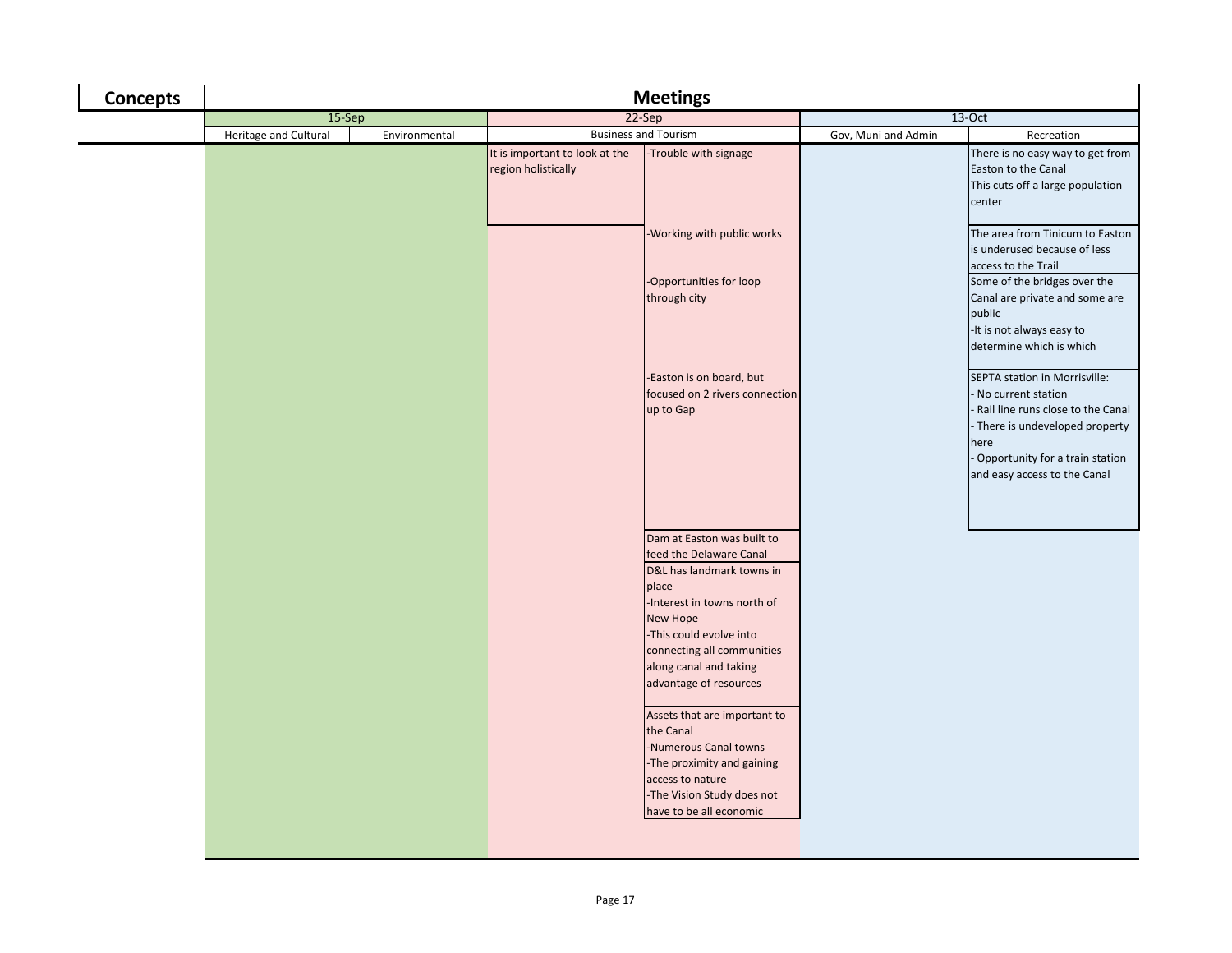| <b>Concepts</b> | <b>Meetings</b>                        |  |                                                                                                                                                                                                                                                                                                                                                                                                                |                                                                                                                                   |                                                                                                                                                                                                                                                    |                                                                                                                                                                                                                                                                                                                                                                                                                                                                                                                                                                                                                                                                                                                                                                                                                                     |  |  |
|-----------------|----------------------------------------|--|----------------------------------------------------------------------------------------------------------------------------------------------------------------------------------------------------------------------------------------------------------------------------------------------------------------------------------------------------------------------------------------------------------------|-----------------------------------------------------------------------------------------------------------------------------------|----------------------------------------------------------------------------------------------------------------------------------------------------------------------------------------------------------------------------------------------------|-------------------------------------------------------------------------------------------------------------------------------------------------------------------------------------------------------------------------------------------------------------------------------------------------------------------------------------------------------------------------------------------------------------------------------------------------------------------------------------------------------------------------------------------------------------------------------------------------------------------------------------------------------------------------------------------------------------------------------------------------------------------------------------------------------------------------------------|--|--|
|                 | 15-Sep                                 |  |                                                                                                                                                                                                                                                                                                                                                                                                                | 22-Sep                                                                                                                            | 13-Oct                                                                                                                                                                                                                                             |                                                                                                                                                                                                                                                                                                                                                                                                                                                                                                                                                                                                                                                                                                                                                                                                                                     |  |  |
|                 | Heritage and Cultural<br>Environmental |  |                                                                                                                                                                                                                                                                                                                                                                                                                | <b>Business and Tourism</b>                                                                                                       |                                                                                                                                                                                                                                                    | Recreation                                                                                                                                                                                                                                                                                                                                                                                                                                                                                                                                                                                                                                                                                                                                                                                                                          |  |  |
| <b>Play</b>     |                                        |  |                                                                                                                                                                                                                                                                                                                                                                                                                |                                                                                                                                   |                                                                                                                                                                                                                                                    |                                                                                                                                                                                                                                                                                                                                                                                                                                                                                                                                                                                                                                                                                                                                                                                                                                     |  |  |
|                 |                                        |  |                                                                                                                                                                                                                                                                                                                                                                                                                |                                                                                                                                   |                                                                                                                                                                                                                                                    |                                                                                                                                                                                                                                                                                                                                                                                                                                                                                                                                                                                                                                                                                                                                                                                                                                     |  |  |
| <b>New Uses</b> |                                        |  | We are evolving from flood<br>years:<br>Now the towpath has been<br>repaired but not as smooth as<br><b>D&amp;R.</b><br>Important to make stabilized<br>turf more user friendly, esp. to<br>bikers.<br>- Physical solution<br>DCNR made strides in<br>detailing with stabilized<br>turf.<br>- Walking towpath can be<br>more interesting<br>-Fishing, skating in Canal.<br>-Towpath has been more<br>reliable. | In Yardley, land was<br>purchased that is adjacent to<br>the SEPTA station<br>-Can be used to create a<br>connection to the Canal | The State Recreational Plan lists<br>trail connections as an important along Canal<br>component<br>-This can be an opportunity<br>-Trail linkages to existing parks<br>are important to gain access to<br>amenities<br>-Pavilions, restrooms, etc. | Need an analysis of recreation<br>The PA Highlands Trail:<br>- Will align with the Delaware<br>Canal.<br>- There are plans to make this<br>connection in Riegelsville and<br>with the Bethlehem Canal Trail.<br>There is a plan to create a trail<br>from Ringing Rocks Park to the<br>Canal<br>Would follow along an old<br>logging road<br>This trail would cross the Canal<br>to the towpath at a current<br>bridge near the quarry<br>Recreation during winter months:<br>Ice skating<br>- There used to be a skate from<br>Bristol to Yardley from bonfire to<br>bonfire<br>Cross-country skiing<br>There are sections of the<br>Delaware Canal that are<br>overused and sections that are<br>underused<br>-Look at ways to provide people<br>with information on less used<br>areas of the Canal<br>-Evenly distribute people |  |  |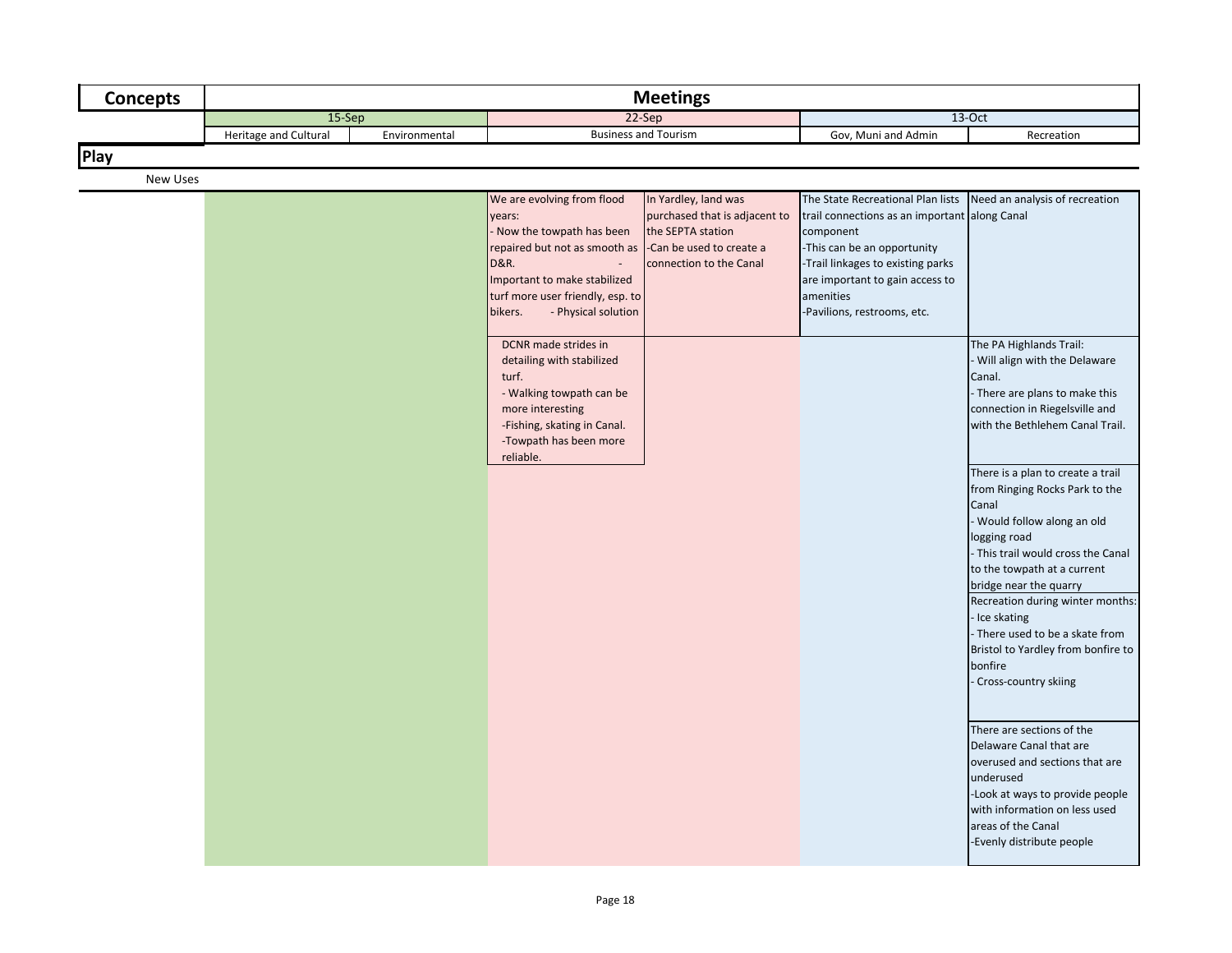| <b>Concepts</b>     | <b>Meetings</b>                                   |               |                                                                        |                             |                     |                                                                      |  |  |
|---------------------|---------------------------------------------------|---------------|------------------------------------------------------------------------|-----------------------------|---------------------|----------------------------------------------------------------------|--|--|
|                     | $15-Sep$                                          |               |                                                                        | 22-Sep                      | $13-Oct$            |                                                                      |  |  |
|                     | Heritage and Cultural                             | Environmental |                                                                        | <b>Business and Tourism</b> | Gov, Muni and Admin | Recreation                                                           |  |  |
|                     |                                                   |               |                                                                        |                             |                     |                                                                      |  |  |
|                     |                                                   |               |                                                                        |                             |                     |                                                                      |  |  |
| <b>Current Uses</b> |                                                   |               |                                                                        |                             |                     |                                                                      |  |  |
|                     | Rubber ducky race at<br>Tohickon Aqueduct opening |               | Boating and kayaking are<br>desired if there is water in the welcoming | Old museum was not          |                     | Bike rides on Fridays                                                |  |  |
|                     |                                                   |               | Canal                                                                  |                             |                     |                                                                      |  |  |
|                     |                                                   |               |                                                                        |                             |                     |                                                                      |  |  |
|                     | People canoeing against                           |               |                                                                        |                             |                     | There is a need for more lunch                                       |  |  |
|                     | Canal current can travel                          |               |                                                                        |                             |                     | spot destinations on the                                             |  |  |
|                     | back upriver                                      |               |                                                                        |                             |                     | Pennsylvania side                                                    |  |  |
|                     | Battling poison ivy to                            |               |                                                                        |                             |                     | People from all over the region                                      |  |  |
|                     | portage in places                                 |               |                                                                        |                             |                     | come to the Canal to participate                                     |  |  |
|                     |                                                   |               |                                                                        |                             |                     | in the hiking trips                                                  |  |  |
|                     | Viewsheds - retaining vistas                      |               |                                                                        |                             |                     | There are many partnerships for<br>hikes with other organizations in |  |  |
|                     |                                                   |               |                                                                        |                             |                     | the area                                                             |  |  |
|                     |                                                   |               |                                                                        |                             |                     | -Some of these partnerships                                          |  |  |
|                     |                                                   |               |                                                                        |                             |                     | are with educators.                                                  |  |  |
|                     |                                                   |               |                                                                        |                             |                     |                                                                      |  |  |
|                     |                                                   |               |                                                                        |                             |                     | Interpretive focused hikes at                                        |  |  |
|                     |                                                   |               |                                                                        |                             |                     | <b>Ringing Rocks</b>                                                 |  |  |
|                     |                                                   |               |                                                                        |                             |                     | -Focused on geology, hydrology,                                      |  |  |
|                     |                                                   |               |                                                                        |                             |                     | and ecology of the region                                            |  |  |
|                     |                                                   |               |                                                                        |                             |                     |                                                                      |  |  |
|                     |                                                   |               |                                                                        |                             |                     | Fishing recreation:                                                  |  |  |
|                     |                                                   |               |                                                                        |                             |                     | -Use to be a bigger recreational                                     |  |  |
|                     |                                                   |               |                                                                        |                             |                     | activity but seems to be less                                        |  |  |
|                     |                                                   |               |                                                                        |                             |                     | significant now                                                      |  |  |
|                     |                                                   |               |                                                                        |                             |                     | -The Canal is stocked from                                           |  |  |
|                     |                                                   |               |                                                                        |                             |                     | Bowman's Hill to Morrisville                                         |  |  |
|                     |                                                   |               |                                                                        |                             |                     | twice a year                                                         |  |  |
|                     |                                                   |               |                                                                        |                             |                     | -Bulls Island is the most stocked<br>area                            |  |  |
|                     |                                                   |               |                                                                        |                             |                     | -Warm water species are always                                       |  |  |
|                     |                                                   |               |                                                                        |                             |                     | in the Canal                                                         |  |  |
|                     |                                                   |               |                                                                        |                             |                     | -During larger floods the lock                                       |  |  |
|                     |                                                   |               |                                                                        |                             |                     | gates have to be opened                                              |  |  |
|                     |                                                   |               |                                                                        |                             |                     | -This results in many of the                                         |  |  |
|                     |                                                   |               |                                                                        |                             |                     | stocked fish flowing down into                                       |  |  |
|                     |                                                   |               |                                                                        |                             |                     | the Delaware River                                                   |  |  |
|                     |                                                   |               |                                                                        |                             |                     |                                                                      |  |  |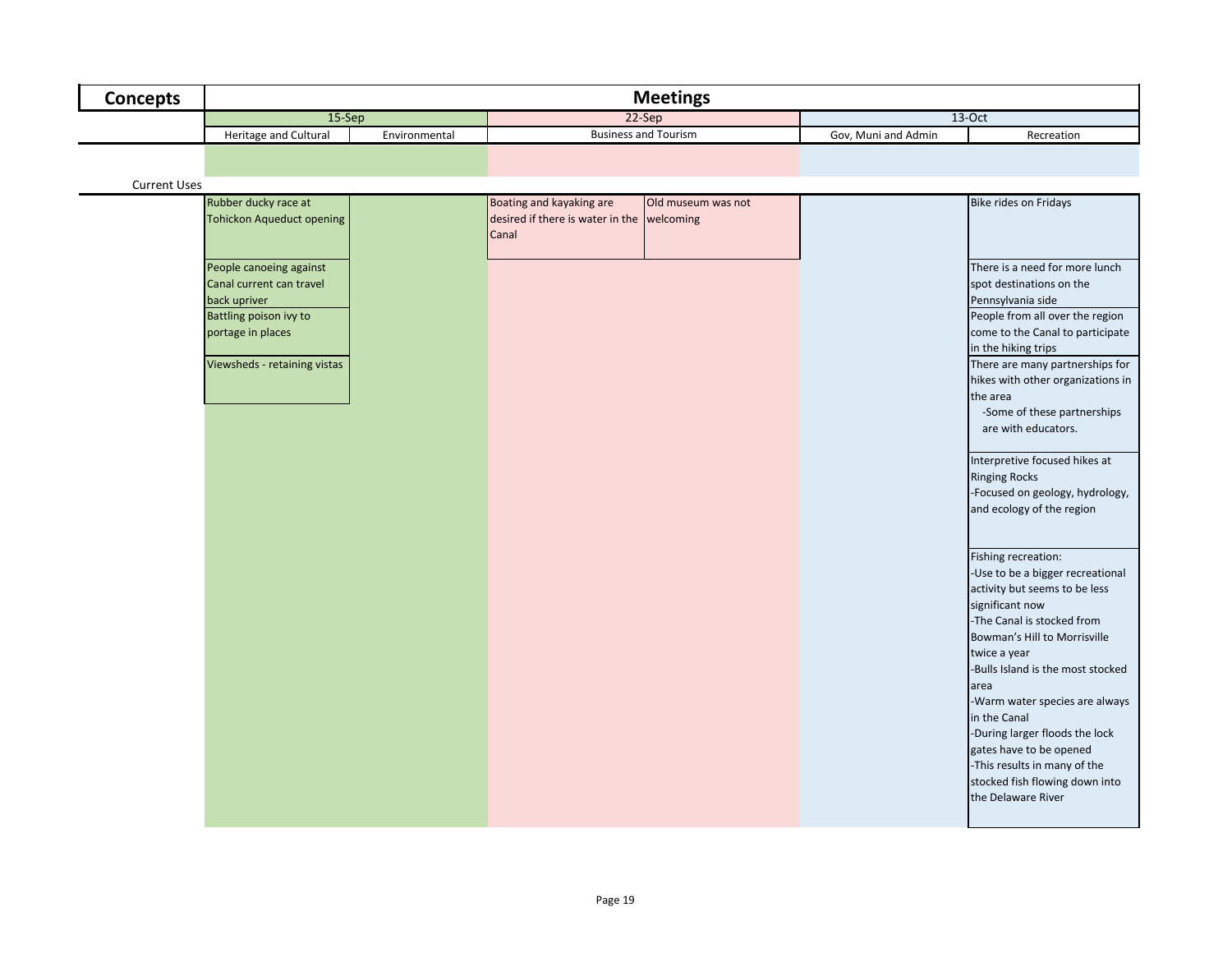| <b>Concepts</b> |                       |               | <b>Meetings</b>             |                     |                                                                                                                                                                                                            |  |
|-----------------|-----------------------|---------------|-----------------------------|---------------------|------------------------------------------------------------------------------------------------------------------------------------------------------------------------------------------------------------|--|
|                 | 15-Sep                |               | 22-Sep                      | 13-Oct              |                                                                                                                                                                                                            |  |
|                 | Heritage and Cultural | Environmental | <b>Business and Tourism</b> | Gov, Muni and Admin | Recreation                                                                                                                                                                                                 |  |
|                 |                       |               |                             |                     | There is currently no swimming<br>in the Canal and no desire to<br>encourage swimming                                                                                                                      |  |
|                 |                       |               |                             |                     | The Giving Pond is a real asset to<br>the Canal<br>-It is a former quarry<br>-Provides recreational activities<br>like fishing<br>-Water also occasional comes in<br>and out of the pond from the<br>river |  |
|                 |                       |               |                             |                     | Morrisville is a great location for<br>overnight stays and other<br>amenities - Location at a cross-<br>roads for numerous trail systems                                                                   |  |
|                 |                       |               |                             |                     | The current use of the trail is<br>aimed more towards day trips<br>rather than overnight trips<br>-Bed and Breakfasts, kiosks,<br>restrooms, etc.<br>-Would encourage more<br>overnight trips              |  |
|                 |                       |               |                             |                     | The D&L Trail does not have to<br>do much to encourage overnight<br>travel<br>-The framework is already in<br>place                                                                                        |  |

## **Conservation**

Historical Importance

| <b>Historic character</b> | Historic preservation: | The recreational aspect of the Locks, camelback bridges and |                            | Adapting for modern use |
|---------------------------|------------------------|-------------------------------------------------------------|----------------------------|-------------------------|
|                           |                        | Canal provides for tourism,                                 | Delaware River bridges all |                         |
|                           |                        | biking, and walking                                         | important to historic      |                         |
|                           |                        |                                                             | <b>I</b> character         |                         |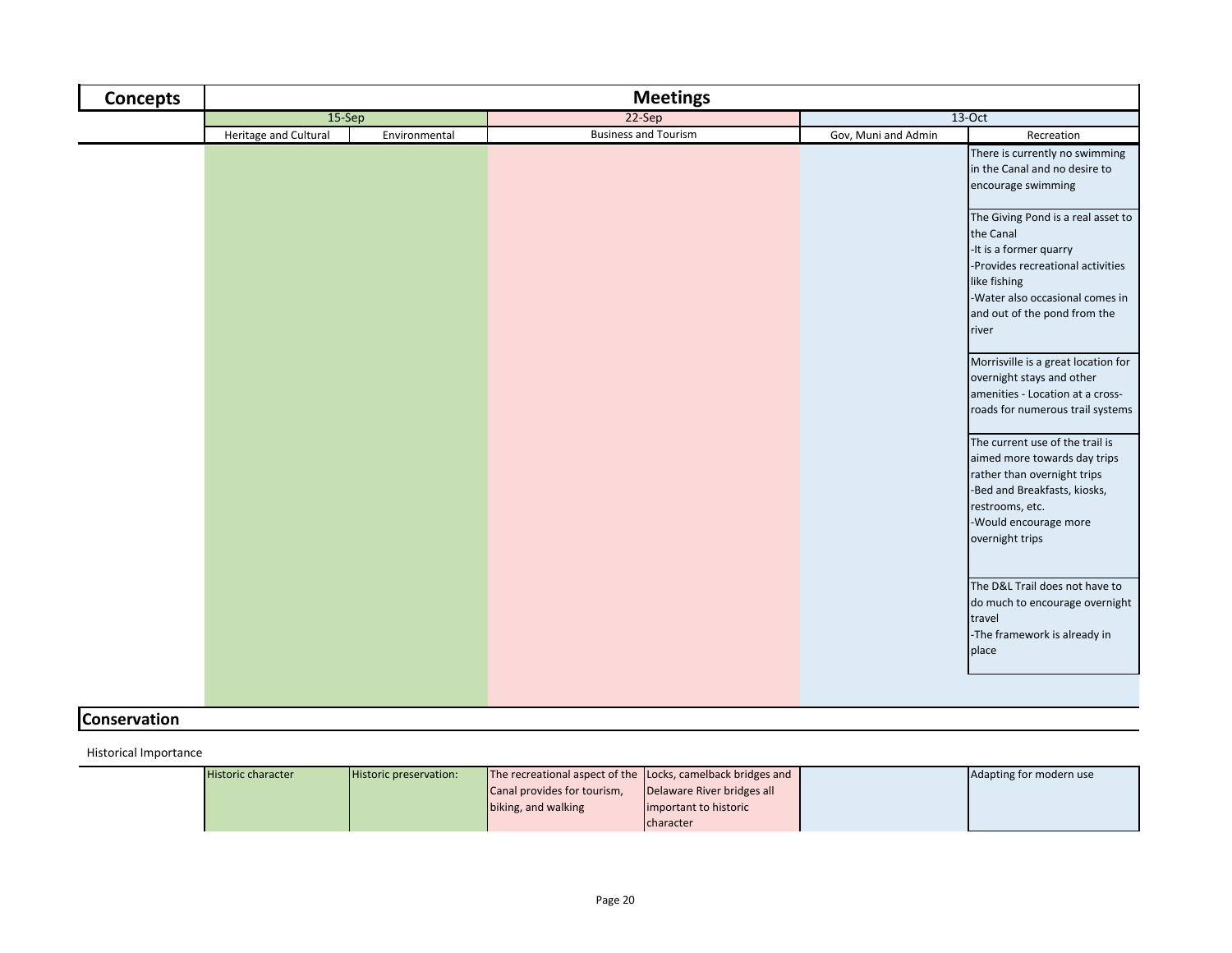| <b>Concepts</b> |                                                                                                                                                                                                            |                                                                        | <b>Meetings</b>                                                                                                                                                                             |                                                                                                                                    |                                                                                                                                                                                                                             |                                                                                            |
|-----------------|------------------------------------------------------------------------------------------------------------------------------------------------------------------------------------------------------------|------------------------------------------------------------------------|---------------------------------------------------------------------------------------------------------------------------------------------------------------------------------------------|------------------------------------------------------------------------------------------------------------------------------------|-----------------------------------------------------------------------------------------------------------------------------------------------------------------------------------------------------------------------------|--------------------------------------------------------------------------------------------|
|                 | $15-Sep$                                                                                                                                                                                                   |                                                                        | 22-Sep                                                                                                                                                                                      |                                                                                                                                    | $13-Oct$                                                                                                                                                                                                                    |                                                                                            |
|                 | <b>Heritage and Cultural</b>                                                                                                                                                                               | Environmental                                                          |                                                                                                                                                                                             | <b>Business and Tourism</b>                                                                                                        | Gov, Muni and Admin                                                                                                                                                                                                         | Recreation                                                                                 |
|                 | <b>Stone culverts</b>                                                                                                                                                                                      | No zoning overlay<br>covers the entire canal.                          | -Create a historic overlay,<br>Protects the bridges,<br>structures, and other<br>architectural elements of the<br>Canal                                                                     | River Road -<br>Currently a scenic highway,<br>but is not a scenic byway<br>-In order to get byway status,<br>there needs to be an |                                                                                                                                                                                                                             |                                                                                            |
|                 | Essential character, i.e., if<br>stone disappeared would<br>the Canal be different?                                                                                                                        | The resource could be<br>are allowed.<br>This should be<br>documented. | Buildings that are part of the<br>threatened if alterations National Historic Register are<br>important<br>-Look at preserving these<br>-Make them important and<br>part of the Canal story | agreement from all<br>municipalities along the road                                                                                |                                                                                                                                                                                                                             |                                                                                            |
|                 | Essential "delicacy" of the<br>original structures is an<br>important defining feature:<br>We can re-establish<br>delicacy, Iron "Gobbler's"<br>Bridge in Point Pleasant -<br>example of preserving fabric | In 1987 Master Plan,<br>Canal enhancement<br>zones were presented.     |                                                                                                                                                                                             |                                                                                                                                    |                                                                                                                                                                                                                             |                                                                                            |
|                 | Scale of elements is<br>important<br>Losing institutional<br>knowledge on how<br><b>Delaware Canal is</b><br>maintained                                                                                    |                                                                        |                                                                                                                                                                                             |                                                                                                                                    |                                                                                                                                                                                                                             |                                                                                            |
| Organizations   |                                                                                                                                                                                                            |                                                                        |                                                                                                                                                                                             |                                                                                                                                    |                                                                                                                                                                                                                             |                                                                                            |
|                 | When park reviews projects,<br>they rely on Secretary of the<br>Interior's Standards for the<br><b>Treatment of Historic</b><br>Properties                                                                 |                                                                        | No plans for Mountainside<br>right now<br>- From educational point of<br>view, issue for buses to park.                                                                                     |                                                                                                                                    | <b>DCNR Facility Design &amp;</b><br><b>Construction Bureau:</b><br>Engineers in each region,<br>Engineer exclusively for Canal<br>work is beneficial - Takes load off<br>regional engineers, DCNR<br>recognizes importance | There is a leadership program led<br>by individuals that run safe trips<br>along the Canal |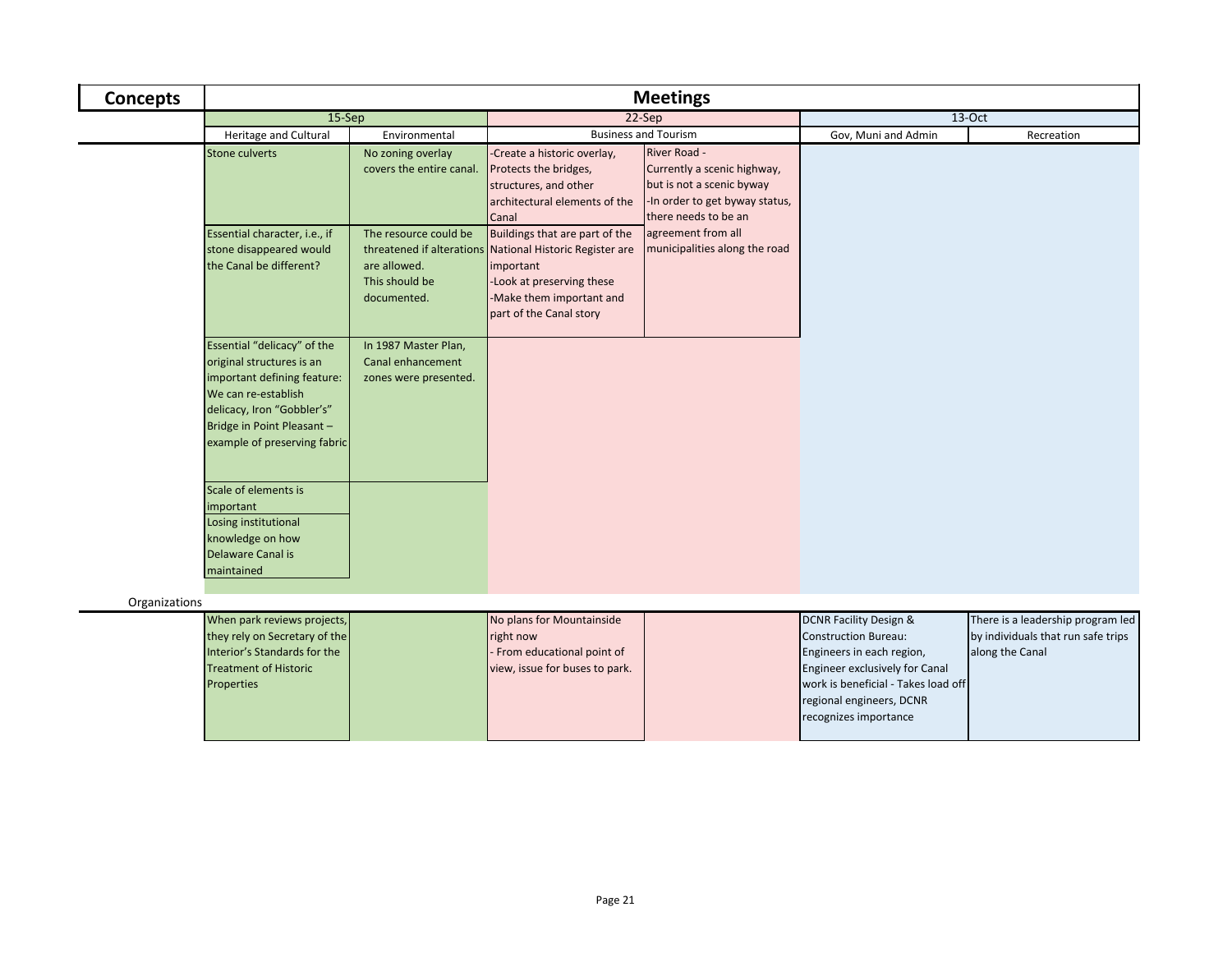| <b>Concepts</b> | <b>Meetings</b>       |               |                                                                                                                                                                                                     |  |                                                                 |            |  |
|-----------------|-----------------------|---------------|-----------------------------------------------------------------------------------------------------------------------------------------------------------------------------------------------------|--|-----------------------------------------------------------------|------------|--|
|                 | $15-$ Sep             |               | 22-Sep                                                                                                                                                                                              |  | 13-Oct                                                          |            |  |
|                 | Heritage and Cultural | Environmental | <b>Business and Tourism</b>                                                                                                                                                                         |  | Gov, Muni and Admin                                             | Recreation |  |
|                 |                       |               | There are layers of federal to<br>local with many existing<br>organizations<br>-No reason to create more<br>organizations<br>-Re-envision current<br>organizations and make them<br>function better |  | DCNR contracts out bigger<br>projects                           |            |  |
|                 |                       |               | The Canal has a State Caucus<br>that meets to discuss the<br>Canal<br>-Encourage the Caucus<br>members to come to these<br>meetings                                                                 |  | Tohickon Aqueduct DCNR /<br>DEP did substructure<br>engineering |            |  |
|                 |                       |               | There needs to be better<br>organization within the<br>various groups and legislation                                                                                                               |  |                                                                 |            |  |
|                 |                       |               | There needs to be emphasis<br>on the importance of<br>maintenance and stewardship                                                                                                                   |  |                                                                 |            |  |

## **Improvements**

## Signage

| 511454 |                     |                                |                                 |                                     |
|--------|---------------------|--------------------------------|---------------------------------|-------------------------------------|
|        | Uniform signage     | Signage while you are on the   | NJ Loop-Able to ride fast on    | It is important to think regionally |
|        |                     | canal and trying to get        | one side and history on the     | on both sides of the river          |
|        |                     | through                        | other, integrated trip package. | lincluding the river.               |
|        | Unique to corridors | Access to different            | A brochure by Byways 29         | -Trail maps were created by Wild    |
|        |                     | populations                    | regarding Jersey side has       | land Scenic.                        |
|        | Should relate to    | Info/marketing to let people   | maps (Route 29).                | -They ran out because of a lack of  |
|        | Delaware Canal      | know where the trail is if you |                                 | funding to print more.              |
|        |                     | come here                      |                                 |                                     |
|        | Branding and        |                                | How can we tie together         | Some areas of signage along the     |
|        | interpretation      |                                | with PA?                        | Canal are old and need to be        |
|        |                     |                                |                                 | replaced                            |
|        |                     |                                |                                 |                                     |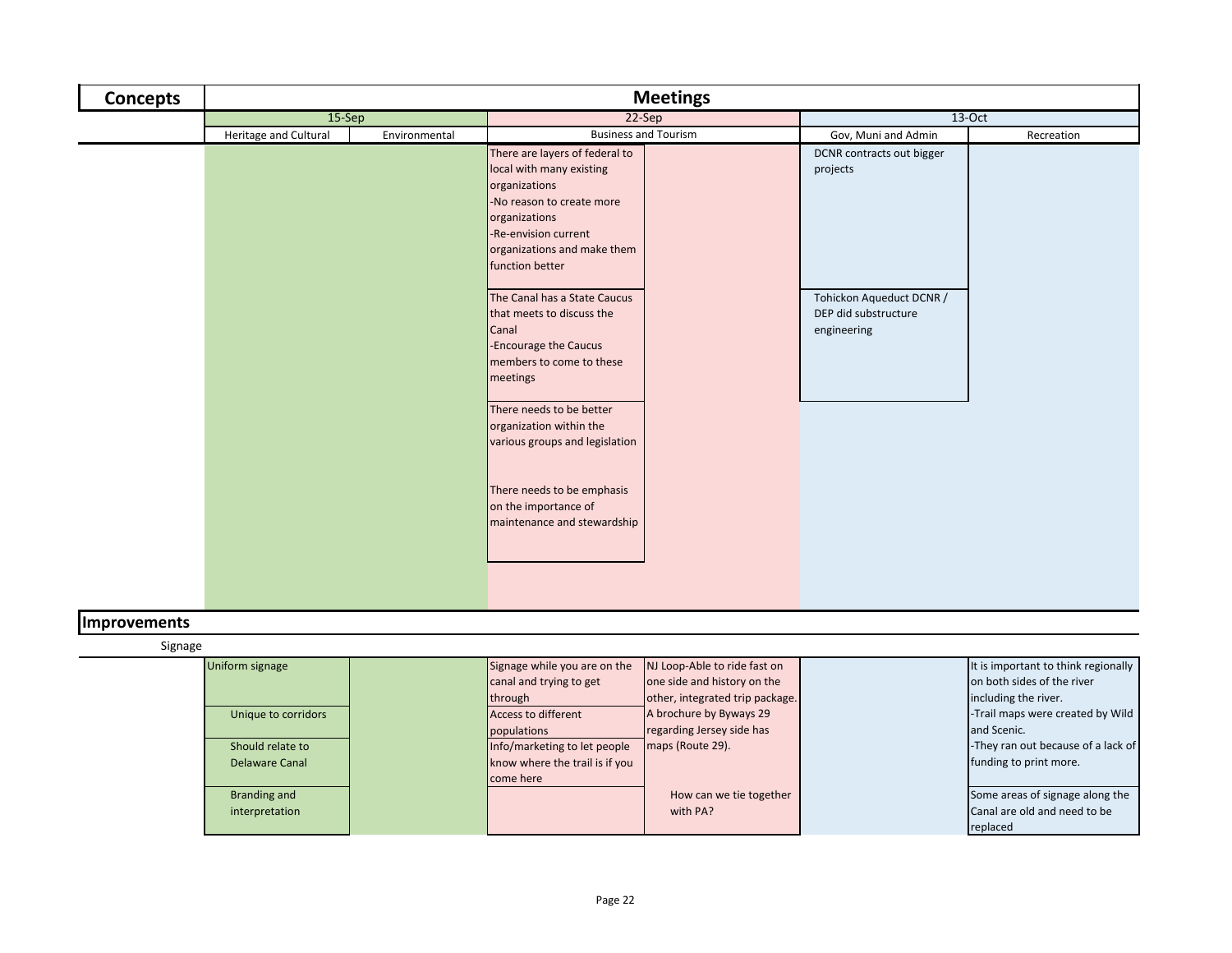| <b>Concepts</b> | <b>Meetings</b>                                        |               |                                                                                                                                                                                                                                                                                                                                                                                                                                                                                                                |                                                                                                                                                                                                                                              |                     |                                                                                                                                                                         |  |
|-----------------|--------------------------------------------------------|---------------|----------------------------------------------------------------------------------------------------------------------------------------------------------------------------------------------------------------------------------------------------------------------------------------------------------------------------------------------------------------------------------------------------------------------------------------------------------------------------------------------------------------|----------------------------------------------------------------------------------------------------------------------------------------------------------------------------------------------------------------------------------------------|---------------------|-------------------------------------------------------------------------------------------------------------------------------------------------------------------------|--|
|                 | 15-Sep                                                 |               |                                                                                                                                                                                                                                                                                                                                                                                                                                                                                                                | 22-Sep                                                                                                                                                                                                                                       |                     | 13-Oct                                                                                                                                                                  |  |
|                 | <b>Heritage and Cultural</b>                           | Environmental |                                                                                                                                                                                                                                                                                                                                                                                                                                                                                                                | <b>Business and Tourism</b>                                                                                                                                                                                                                  | Gov, Muni and Admin | Recreation                                                                                                                                                              |  |
|                 | Current system in<br>place, another layer for<br>towns |               | Unique signage to the path is<br>desired<br>Currently New Hope uses the<br>towpath in a connected loop<br>system<br>-Signage along the Canal was<br>started but was not<br>implemented<br>-Lack of funding<br>-Use signage to orientate<br>people both on the Canal and<br>trying to get to the Canal<br>-There are currently mile<br>markers on the Canal<br>-Currently some signs at<br>access points<br>-There should be signage that<br>makes out intersections,<br>landmarks, and municipal<br>boundaries | Northern towns along Lehigh<br>Canal are embarking on signs<br>on their own<br>-GLNHCC hired firm.<br>-Encouraged to be more<br>digital.<br>-Have application to show<br>amenities.<br>-Linking with other groups.<br>-Walking, biking, etc. |                     | Consider the need for a send-off<br>point<br>-Not the same as a trailhead<br>-Provide bikers or kayakers or<br>boaters with information as they<br>start their journeys |  |
|                 | Wayfinding plan done<br>for New Hope                   |               |                                                                                                                                                                                                                                                                                                                                                                                                                                                                                                                | Morrisville, Yardley Rotary<br>Map shows icons for things<br>user need if they get off.<br>-Hope to do more signage.                                                                                                                         |                     | The Allegheny Passage Trail<br>-Great for long overnight bike<br>trips<br>-Has consistent signage design<br>-Towns that function primarily<br>around trail usage        |  |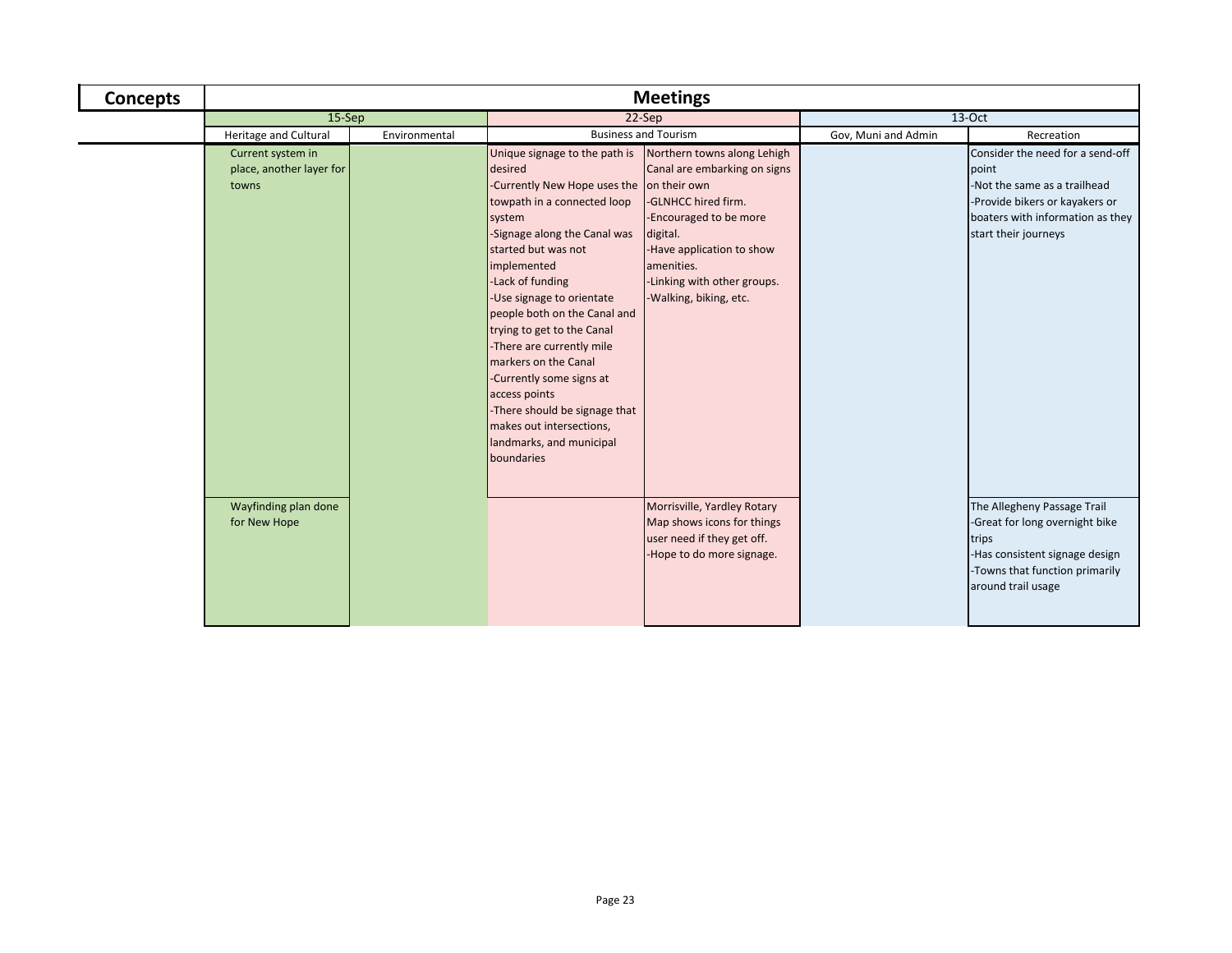| <b>Concepts</b> | <b>Meetings</b>                                                                                                                                                                                                                     |               |                             |                                                                                                                                                                                                                                                                                                                                                                                                                                                                                                                           |                     |            |  |
|-----------------|-------------------------------------------------------------------------------------------------------------------------------------------------------------------------------------------------------------------------------------|---------------|-----------------------------|---------------------------------------------------------------------------------------------------------------------------------------------------------------------------------------------------------------------------------------------------------------------------------------------------------------------------------------------------------------------------------------------------------------------------------------------------------------------------------------------------------------------------|---------------------|------------|--|
|                 | $15-Sep$                                                                                                                                                                                                                            |               |                             | $22-Sep$                                                                                                                                                                                                                                                                                                                                                                                                                                                                                                                  | $13-Oct$            |            |  |
|                 | Heritage and Cultural                                                                                                                                                                                                               | Environmental | <b>Business and Tourism</b> |                                                                                                                                                                                                                                                                                                                                                                                                                                                                                                                           | Gov, Muni and Admin | Recreation |  |
|                 | Broader sign is needed<br>that is recognizable<br>across country<br>Unique designs are<br>PHMC marker signs<br>Inventory of signs and<br>what is missing<br>Collaborative<br>interpretation with<br>other groups (as spine)<br>Work |               |                             | Policing and signage along the<br>river:<br>- People do not know where<br>they are.<br>- This creates problems if<br>there are emergencies and<br>people cannot effectively<br>inform emergency services<br>where they are.<br>- Provide information about<br>where you are on the river.<br>- On the Delaware River,<br>consider putting signs under<br>the bridges.<br>- At the same time, one<br>stakeholder mentioned that<br>he likes the lack of signs.<br>There needs to be a level of<br>personal responsibility. |                     |            |  |
|                 | directional/information<br>al together<br>Towpath signs "You've<br>arrived in $\frac{y}{x}$ ,                                                                                                                                       |               |                             |                                                                                                                                                                                                                                                                                                                                                                                                                                                                                                                           |                     |            |  |
|                 | signage "to DC this<br>way"<br>Mileage markers<br>Granite mile markers<br>are now flush with<br>ground at each mile                                                                                                                 |               |                             |                                                                                                                                                                                                                                                                                                                                                                                                                                                                                                                           |                     |            |  |
| Maintenance     |                                                                                                                                                                                                                                     |               |                             |                                                                                                                                                                                                                                                                                                                                                                                                                                                                                                                           |                     |            |  |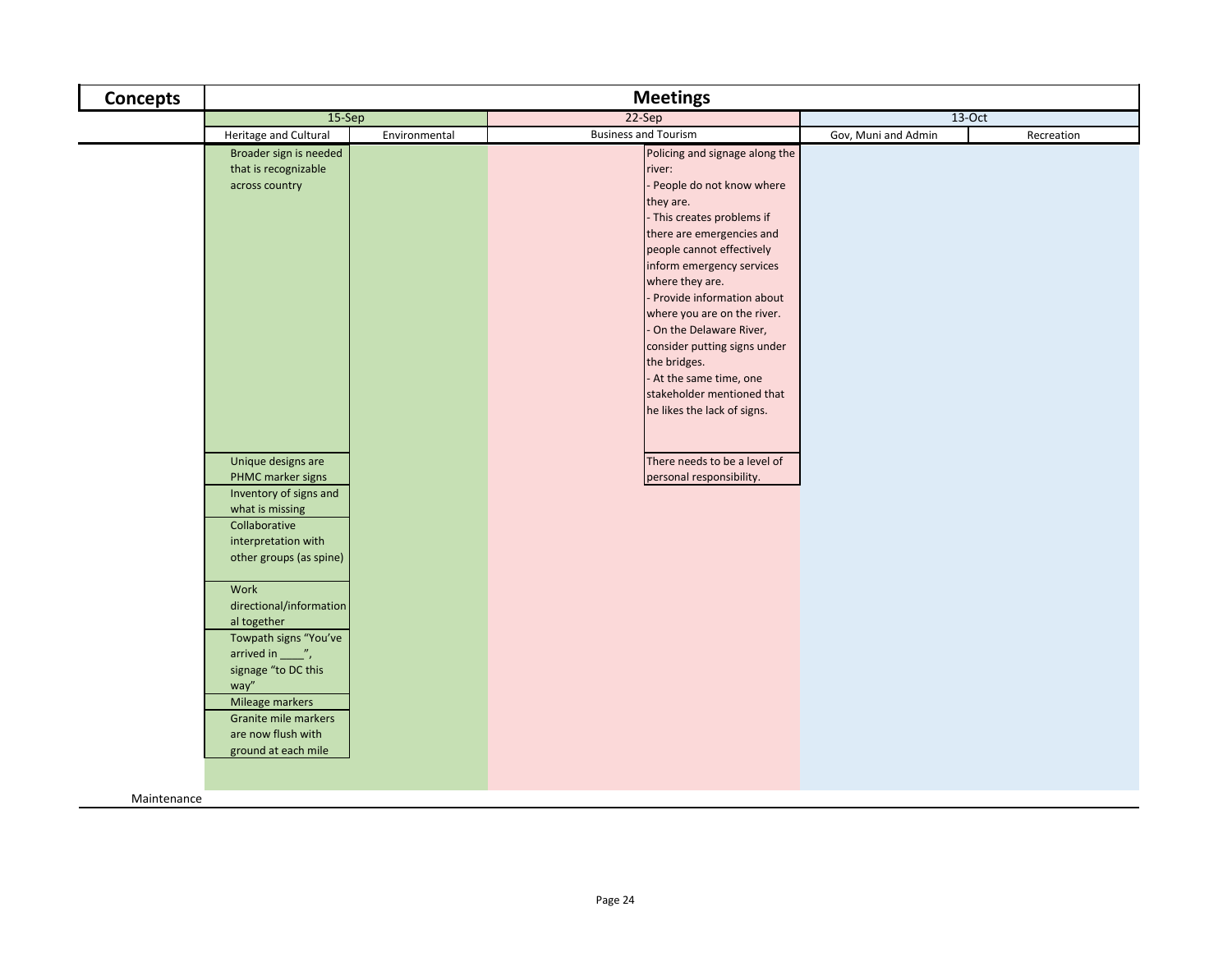| <b>Concepts</b> | <b>Meetings</b>                                                                                                    |               |                                                                                                                                                                                                                                                                |                                                                                                          |                     |                                                                                                                                                                                                                                                                                     |
|-----------------|--------------------------------------------------------------------------------------------------------------------|---------------|----------------------------------------------------------------------------------------------------------------------------------------------------------------------------------------------------------------------------------------------------------------|----------------------------------------------------------------------------------------------------------|---------------------|-------------------------------------------------------------------------------------------------------------------------------------------------------------------------------------------------------------------------------------------------------------------------------------|
|                 | $15-Sep$                                                                                                           |               |                                                                                                                                                                                                                                                                | $22-Sep$                                                                                                 |                     | 13-Oct                                                                                                                                                                                                                                                                              |
|                 | Heritage and Cultural                                                                                              | Environmental |                                                                                                                                                                                                                                                                | <b>Business and Tourism</b>                                                                              | Gov, Muni and Admin | Recreation                                                                                                                                                                                                                                                                          |
|                 | DCNR projects and issues:                                                                                          |               | In 2004 new trail surface<br>installed which was crushed<br>red argillite.<br>-Flood came and it was not the<br>best surface.<br>-Larger stone and topsoil                                                                                                     |                                                                                                          |                     | Maintenance and repair is<br>necessary along the Canal<br>-The trail was sprayed in some<br>areas to limit the growth of grass                                                                                                                                                      |
|                 | Maintenance                                                                                                        |               | stabilized turf installed.                                                                                                                                                                                                                                     |                                                                                                          |                     | Kayaking areas and facilities need<br>to be improved<br>-There are not enough access<br>areas for boats and kayaks<br>-Ramps out of the Canal at the<br>Canal locks would make<br>movement up and down the<br>Canal easier                                                          |
|                 | When state got Canal,<br><b>Forest and Waters Bureau</b><br>did park projects<br>Stronger role for<br>engineering? |               |                                                                                                                                                                                                                                                                |                                                                                                          |                     |                                                                                                                                                                                                                                                                                     |
|                 |                                                                                                                    |               | Timber has been used in areas<br>-For cost reasons, historic<br>timber has not been used                                                                                                                                                                       |                                                                                                          |                     |                                                                                                                                                                                                                                                                                     |
| Parking         |                                                                                                                    |               |                                                                                                                                                                                                                                                                |                                                                                                          |                     |                                                                                                                                                                                                                                                                                     |
|                 |                                                                                                                    |               | Where to park?<br>-People have parked at<br>Mountainside<br>Mountainside property is<br>same owner as Black Bass<br>Hotel (available to use)<br>$\overline{\phantom{a}}$<br>DCNR does maintenance there<br>-Parking there is not<br>promoted, but heavily used | Currently the trailheads are<br>packed<br>-Look into acquiring additional<br>land for more parking areas |                     | There needs to be larger parking<br>lots to handle more people on<br>busy weekends<br>Look at more than just additional<br>parking<br>-There is also a need for lunch<br>destinations, bathrooms, and a<br>loop system<br>-Creates a different experience<br>during the entire trip |
|                 |                                                                                                                    |               |                                                                                                                                                                                                                                                                |                                                                                                          |                     |                                                                                                                                                                                                                                                                                     |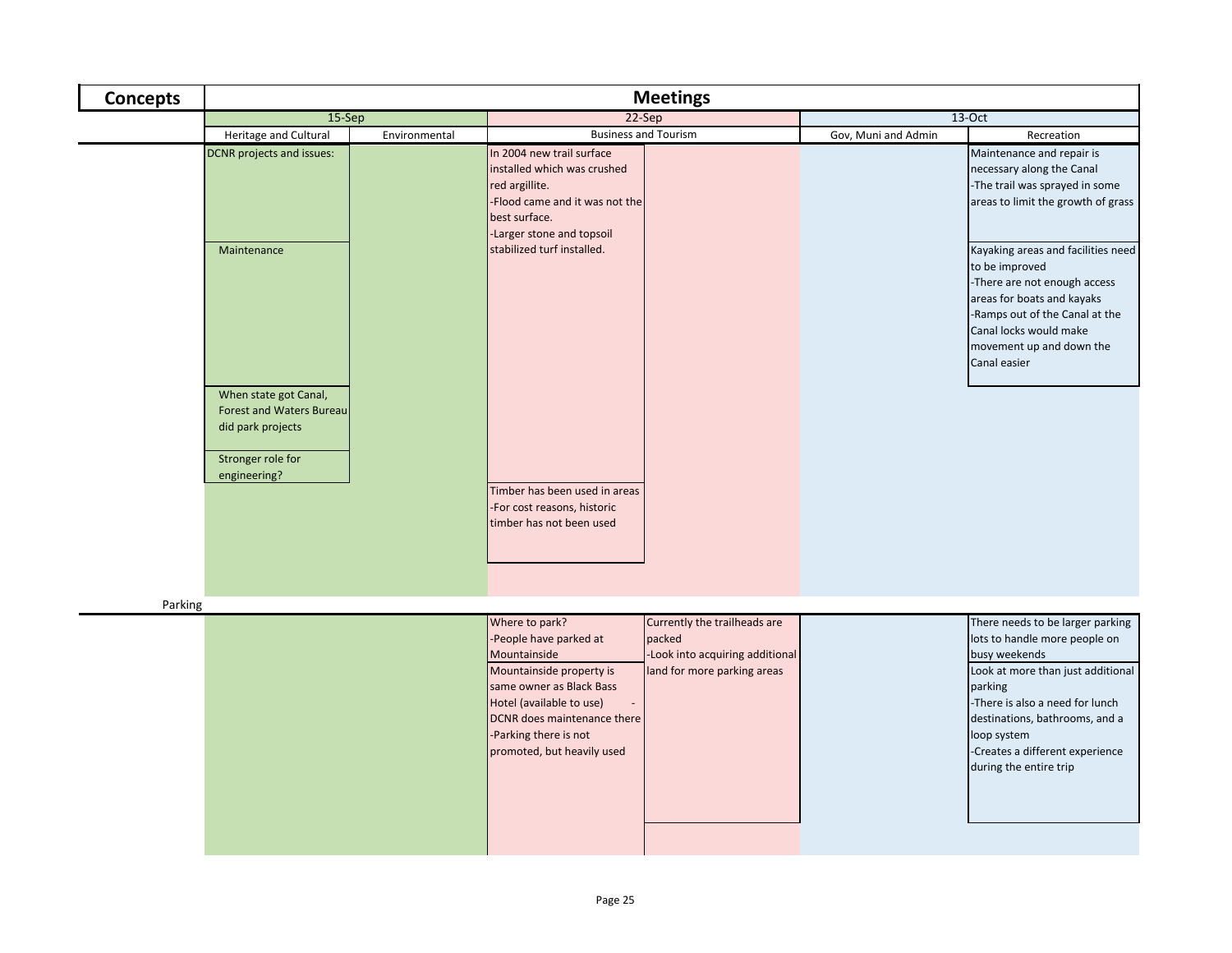| <b>Concepts</b>          |                                                           |                                                                                                                                                       |                                                                                                                 | <b>Meetings</b>                                                                                                                                                                                                                                                                                                                                                     |                     |                                                                             |
|--------------------------|-----------------------------------------------------------|-------------------------------------------------------------------------------------------------------------------------------------------------------|-----------------------------------------------------------------------------------------------------------------|---------------------------------------------------------------------------------------------------------------------------------------------------------------------------------------------------------------------------------------------------------------------------------------------------------------------------------------------------------------------|---------------------|-----------------------------------------------------------------------------|
|                          | $15-Sep$                                                  |                                                                                                                                                       |                                                                                                                 | 22-Sep                                                                                                                                                                                                                                                                                                                                                              | 13-Oct              |                                                                             |
|                          | Heritage and Cultural                                     | Environmental                                                                                                                                         |                                                                                                                 | <b>Business and Tourism</b>                                                                                                                                                                                                                                                                                                                                         | Gov, Muni and Admin | Recreation                                                                  |
| Community<br>Restoration |                                                           |                                                                                                                                                       |                                                                                                                 |                                                                                                                                                                                                                                                                                                                                                                     |                     |                                                                             |
| Site Restoration         |                                                           |                                                                                                                                                       |                                                                                                                 |                                                                                                                                                                                                                                                                                                                                                                     |                     |                                                                             |
|                          | Character defining features:                              | Opportunities:                                                                                                                                        | Assets that are important to                                                                                    | Masonry and the historic                                                                                                                                                                                                                                                                                                                                            |                     | Historic surface was grass, then                                            |
|                          | Reuse cast iron shoes, etc.<br>-New surface that emulates | Water retention<br>Leaks along Canal - Fix<br>them so there is no need<br>to pump.<br>Leaks are hard to find                                          | the Canal<br>Need both developed and<br>undeveloped areas                                                       | towpath are character<br>defining features.<br>The towpath:<br>- Needs to serve bikers better                                                                                                                                                                                                                                                                       |                     | there was red stone.<br>Need an alternative<br>Flat tires because of stones |
|                          | towpath                                                   | (leaks at Bowman's<br>Wastegate).<br>Difference between leak wild<br>and seepage in DCNR<br>verbiage.<br>People may not know<br>what ditches are for. | Undeveloped areas provide an -The current state of the<br>asset of open space that is left towpath makes biking | difficult.<br>-A reduced stone size along<br>the towpath would help bikers<br>with thin tires.<br>-Look into a way to create a<br>hybrid path system.<br>-The stone is not good for<br>flooding.<br>-Turf is not good for bikers.<br>-Where is the happy medium?<br>-Currently stabilized turf is<br>used.<br>-Rebuilt using gabions to<br>prevent flooding damage. |                     |                                                                             |
|                          |                                                           |                                                                                                                                                       |                                                                                                                 |                                                                                                                                                                                                                                                                                                                                                                     |                     |                                                                             |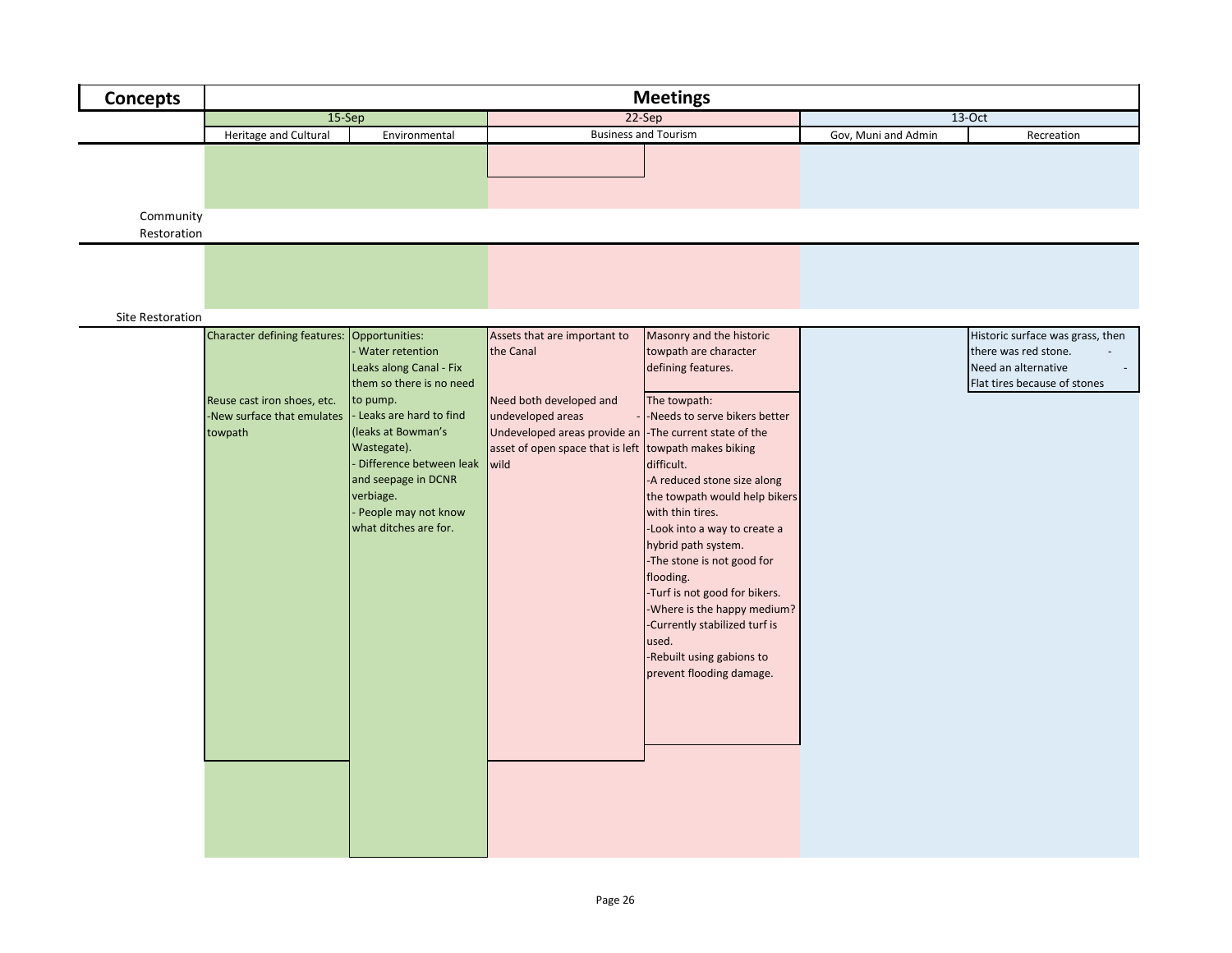| <b>Concepts</b>     |                                                                           |                           | <b>Meetings</b>                                              |                                                     |
|---------------------|---------------------------------------------------------------------------|---------------------------|--------------------------------------------------------------|-----------------------------------------------------|
|                     | 15-Sep                                                                    |                           | 22-Sep                                                       | 13-Oct                                              |
|                     | Heritage and Cultural                                                     | Environmental             | <b>Business and Tourism</b>                                  | Gov, Muni and Admin<br>Recreation                   |
|                     |                                                                           |                           |                                                              |                                                     |
| <b>Public Needs</b> |                                                                           |                           |                                                              |                                                     |
|                     |                                                                           |                           | Shrank stone size to                                         |                                                     |
|                     |                                                                           |                           | accommodate bikers.                                          |                                                     |
|                     |                                                                           |                           | -Working with DCNR to tell                                   |                                                     |
|                     |                                                                           |                           | flood repair story well                                      |                                                     |
|                     |                                                                           |                           | -Bikers look for where to park.                              |                                                     |
|                     |                                                                           |                           | -Taking the train If they can                                |                                                     |
|                     |                                                                           |                           | get to Canal from stops.                                     |                                                     |
|                     |                                                                           |                           | -Loops are popular.                                          |                                                     |
|                     |                                                                           |                           | -After they're done biking,<br>where do you go to eat and    |                                                     |
|                     |                                                                           |                           | drink.                                                       |                                                     |
|                     |                                                                           |                           | -Looping is key to avoid one-                                |                                                     |
|                     |                                                                           |                           | shot visitation.                                             |                                                     |
|                     |                                                                           |                           |                                                              |                                                     |
|                     |                                                                           |                           |                                                              |                                                     |
|                     |                                                                           |                           | Focus regionally:                                            |                                                     |
|                     |                                                                           |                           | -There is a canal on the other                               |                                                     |
|                     |                                                                           |                           | side of the Delaware River.<br>-Look at all resources to tie |                                                     |
|                     |                                                                           |                           | them in.                                                     |                                                     |
|                     |                                                                           |                           |                                                              |                                                     |
|                     |                                                                           |                           |                                                              |                                                     |
|                     |                                                                           |                           |                                                              |                                                     |
| Water Improvements  |                                                                           |                           |                                                              |                                                     |
|                     | <b>Potential for camelback</b>                                            |                           |                                                              | Opportunities:                                      |
|                     | bridge at Airport Rd.                                                     |                           |                                                              | -Falls Township pump                                |
|                     |                                                                           |                           |                                                              | Ran water from one lake<br>(Wheatsheaf) to another. |
|                     |                                                                           |                           |                                                              | -Falls Township Community Park-                     |
|                     |                                                                           |                           |                                                              | will allow water from lake into                     |
|                     |                                                                           |                           |                                                              | Canal?                                              |
|                     |                                                                           |                           |                                                              |                                                     |
|                     |                                                                           |                           |                                                              |                                                     |
| Funding             |                                                                           |                           |                                                              |                                                     |
|                     |                                                                           |                           | What would it cost to fully High Line has been referenced    | Inadequate funding - how does                       |
|                     |                                                                           | <b>water Canal?</b>       | -Why can't we create a cultural / economic development       | DCNR get ahead of the curve?                        |
|                     |                                                                           | -How do we get to that    | corridor that incorporates diverse agenda through            |                                                     |
|                     |                                                                           | point?                    | negotiation/collaboration                                    |                                                     |
|                     |                                                                           | -High Falls Creek culvert | -You can come up with fund or other device where businesses  |                                                     |
|                     | waters Canal in the north.<br>get something from money to maintain Canal. |                           |                                                              |                                                     |